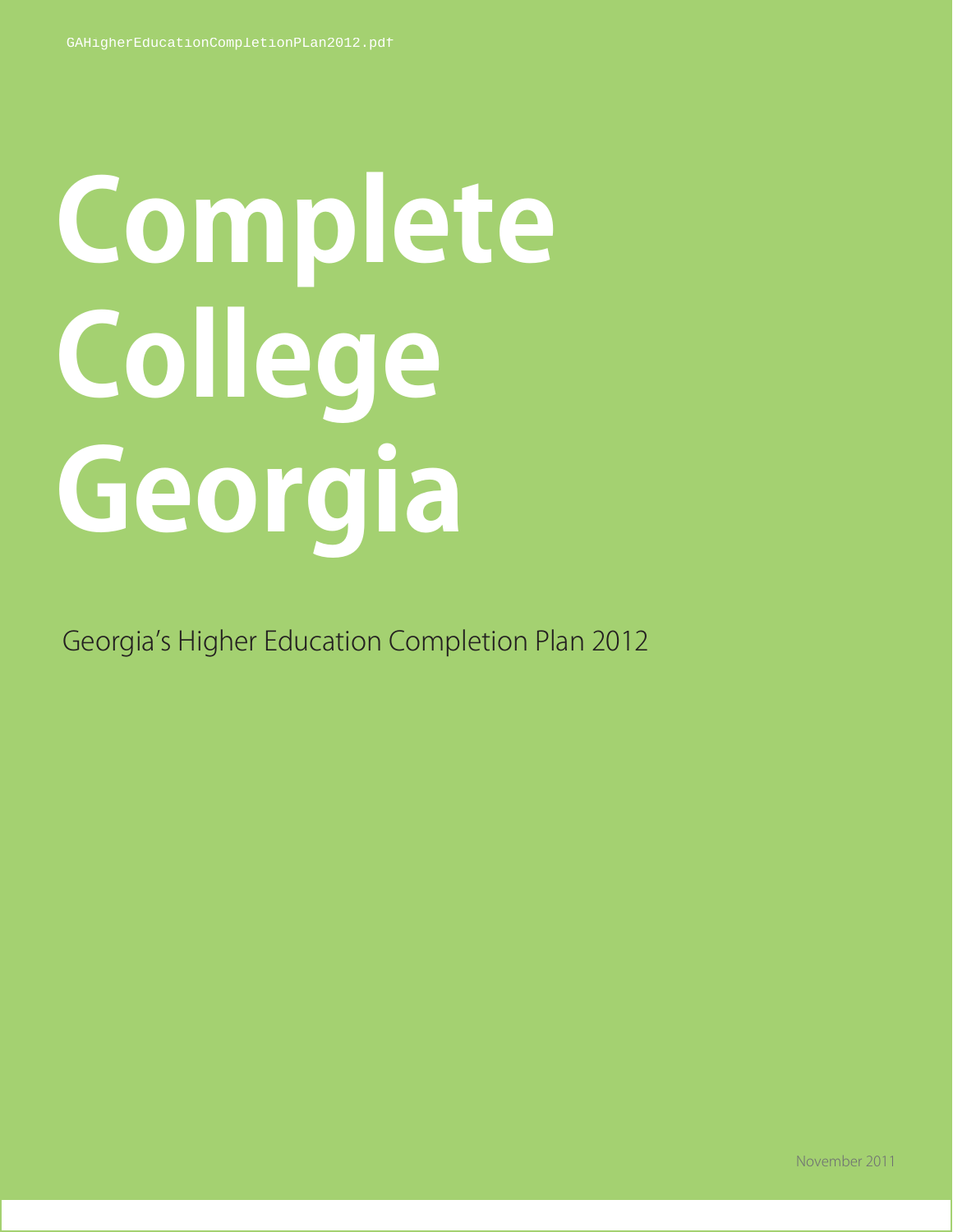# In Brief

The Georgia of the future is a state where a majority of the available jobs are out of reach to a majority of its people.

New employers and new job creation are lost to other parts of the world. Existing employers begin to question the benefit of staying with a workforce that falls near the bottom of states inside a nation that lags behind most other developed countries in terms of education. This future is not distant, but eight years near.

By 2020, it is projected that over 60 percent of jobs in Georgia will require some form of a college education, whether a certificate, associate's degree, or bachelor's degree. Today, only 42 percent of the state's young adults, its burgeoning workforce, qualify. Georgia's level of higher education attainment is not expected to notably increase in this time period.

#### College completion is an imperative for a prosperous future in Georgia, but will require significant intervention.

To reverse the current path, the state has committed to Complete College America's goal that by 2020, 60 percent of young adults will hold a college certificate or degree. It will take a concerted statewide effort to surpass the likes of Canada and Japan at 56 percent and to reach Korea at 63 percent, assuming other nations stand still, which they will not.

Georgia's Higher Education Completion Plan, a joint effort between the University System of Georgia and the Technical College System of Georgia, defines a way forward. The two Systems call for cooperation and begin to lay the groundwork in three areas:

- 1. Create new forms of collaboration and accountability among organizations responsible for or reliant on higher education,
- 2. Continue to work with the Georgia Department of Education to increase the number of college-ready students graduating from high school, and
- 3. Reevaluate and envision anew the performance of completion-related aspects of higher education.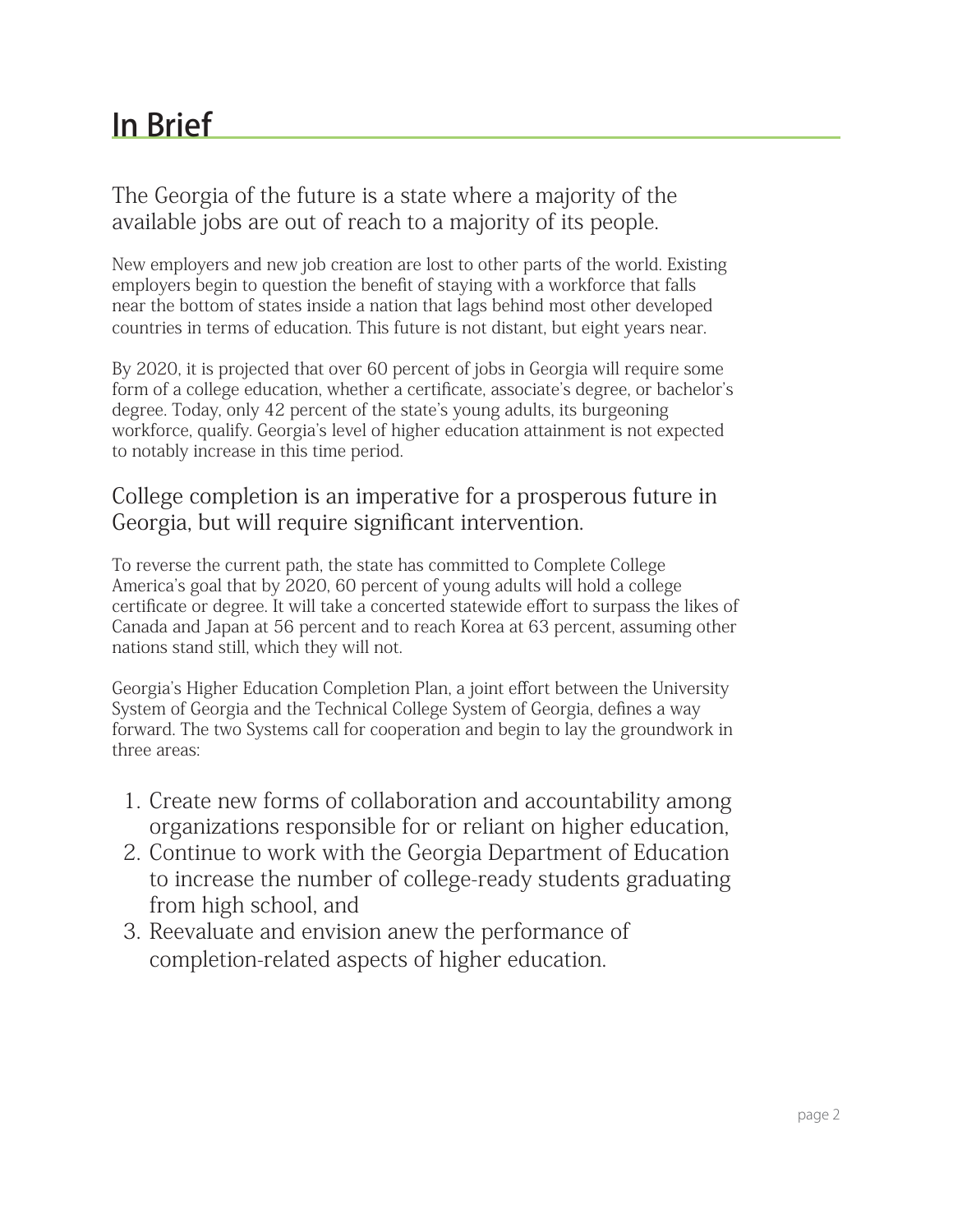This joint report and the work to follow between the University System of Georgia and the Technical College System of Georgia serve as a strong foundation for the partnerships necessary to improve college completion. The unprecedented articulation agreement between the two Systems outlined in this plan is a significant example of what can be achieved. The agreement will expand opportunities to degree completion and avoid duplication of mission, assuring the most efficient use of state resources.

The University System and the Technical College System encompass 60 institutions. This plan is designed as a framework for action and accountability. Fostering the innovation and creativity of individual campuses is paramount. To that end, the plan outlines a collaborative process between the two Systems and their respective institutions to set goals, metrics, and strategies, while providing support. This planned work will seek new graduates from many sources, traditional and non-traditional:

- Expansion of the direct from high-school population through an improvement in college readiness and an overall increase in the high school graduation rate
- Improvement in overall college completion rates and especially populations with historically low rates
- Part-time students at all age levels
- Adult learners
- Military learners

These new graduates will form a competitive workforce with a mix of certificates, associate's degrees, and bachelor's degrees. They will have the broad base of skills, adaptability, and critical-thinking acquired through quality higher education. Georgia's future depends on improving college completion. **This plan begins the work.**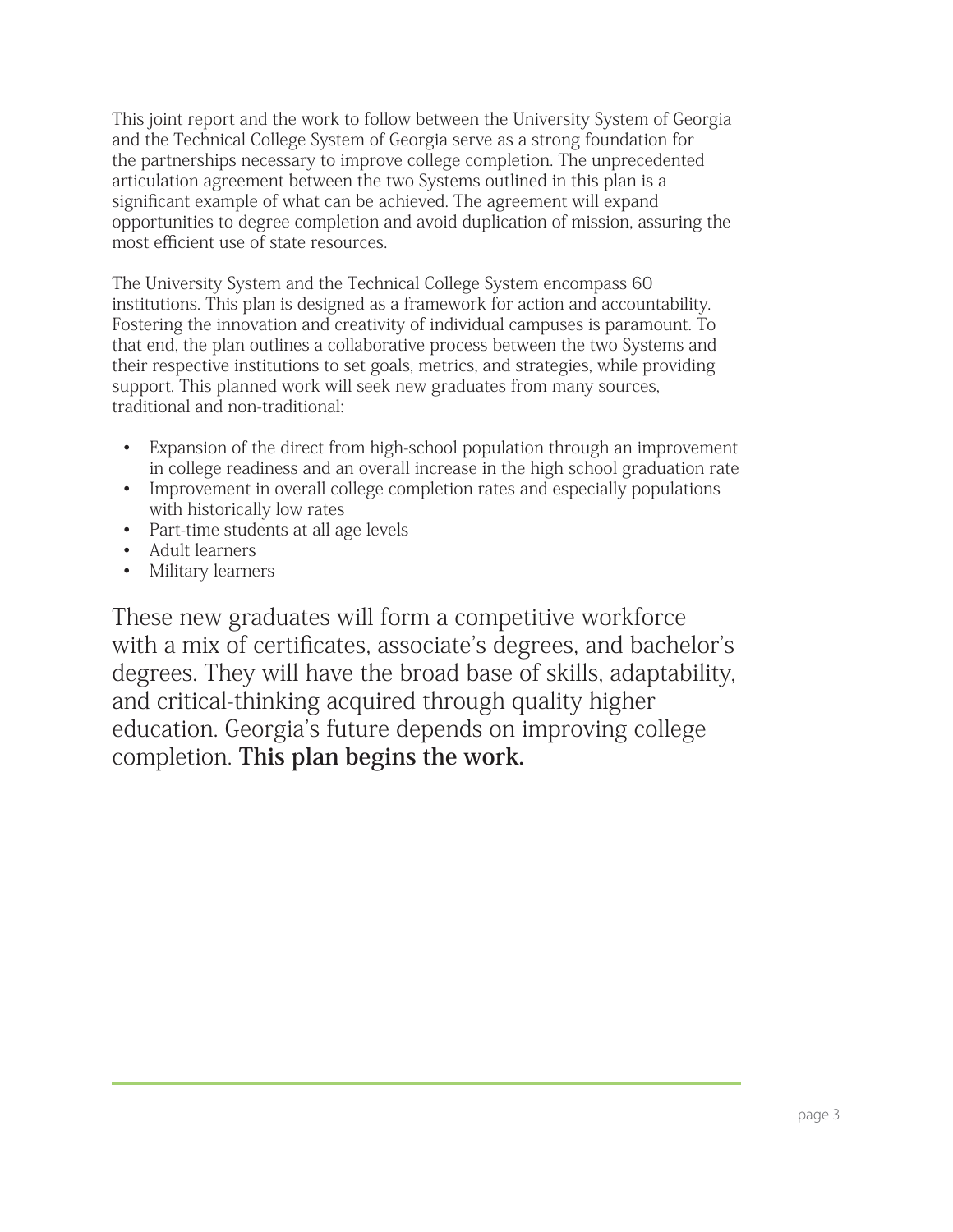Contents

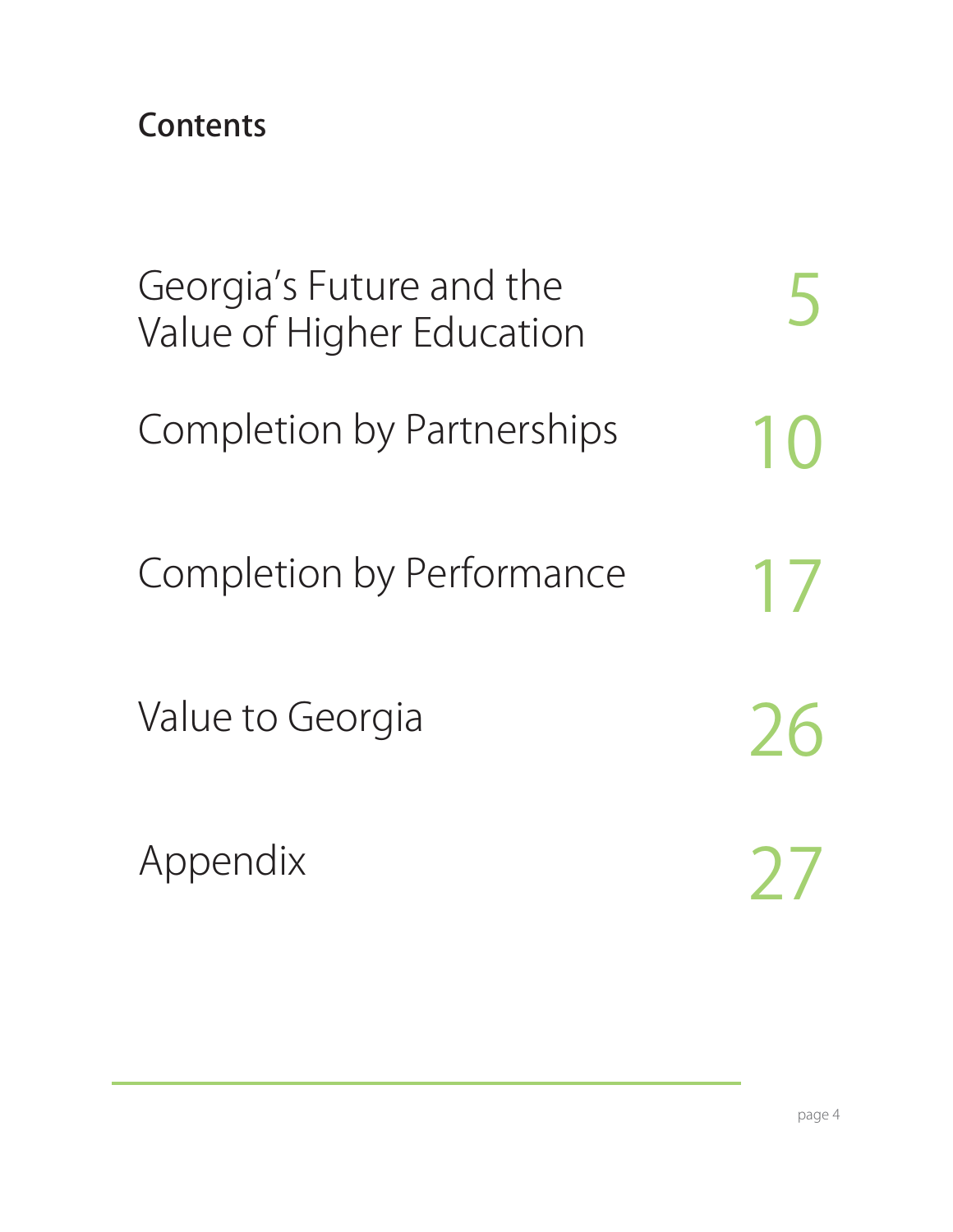# Georgia's Future and the Value of Higher Education

## The Completion Imperative

For the first time in our nation's history, the current generation of college-aged Americans will be less educated than their parents.<sup>1</sup> The United States, once a world leader in the proportion of young adults holding a college degree, now falls behind 14 other developed nations, including Korea, Ireland, Australia, and Canada.2 Within the United States, Georgia's degree attainment historically ranks it in the bottom 15 states. Within the South, North Carolina, Virginia, and Maryland, are ahead, while Georgia is nearly equal with Florida and South Carolina.<sup>3</sup>

Georgia's level of higher education attainment is not expected to increase without significant intervention. Already, the nationwide unemployment rate for bachelor's degree holders is less than half the rate for those with only a high school

education.4 By 2020, it is projected that over **60 percent of jobs in Georgia will require some form of a college education.**<sup>5</sup> However, currently in Georgia just **42 percent of young adults have a college education**: a certificate, an associate's degree, or a bachelor's degree or higher.<sup>6</sup>

Georgia cannot afford to allow the gap in higher education attainment to widen. The state's current and future competitiveness is at stake. Without a workforce that can fulfill the needs of the economy, the state may risk not only the loss of new employers and new business creation, but also existing jobs to more educated states and countries. To avert this future, Georgia developed the Complete College Georgia initiative. In line with commitments for the Complete College America agenda, by 2020, 60 percent of young adults 25 to 34 years of age should have a college education.7 Moving from today's 42 percent to a goal of 60 percent requires approximately **250,000 additional graduates.**<sup>8</sup>

#### Percent Population with a Certificate or Degree [fig. 1]

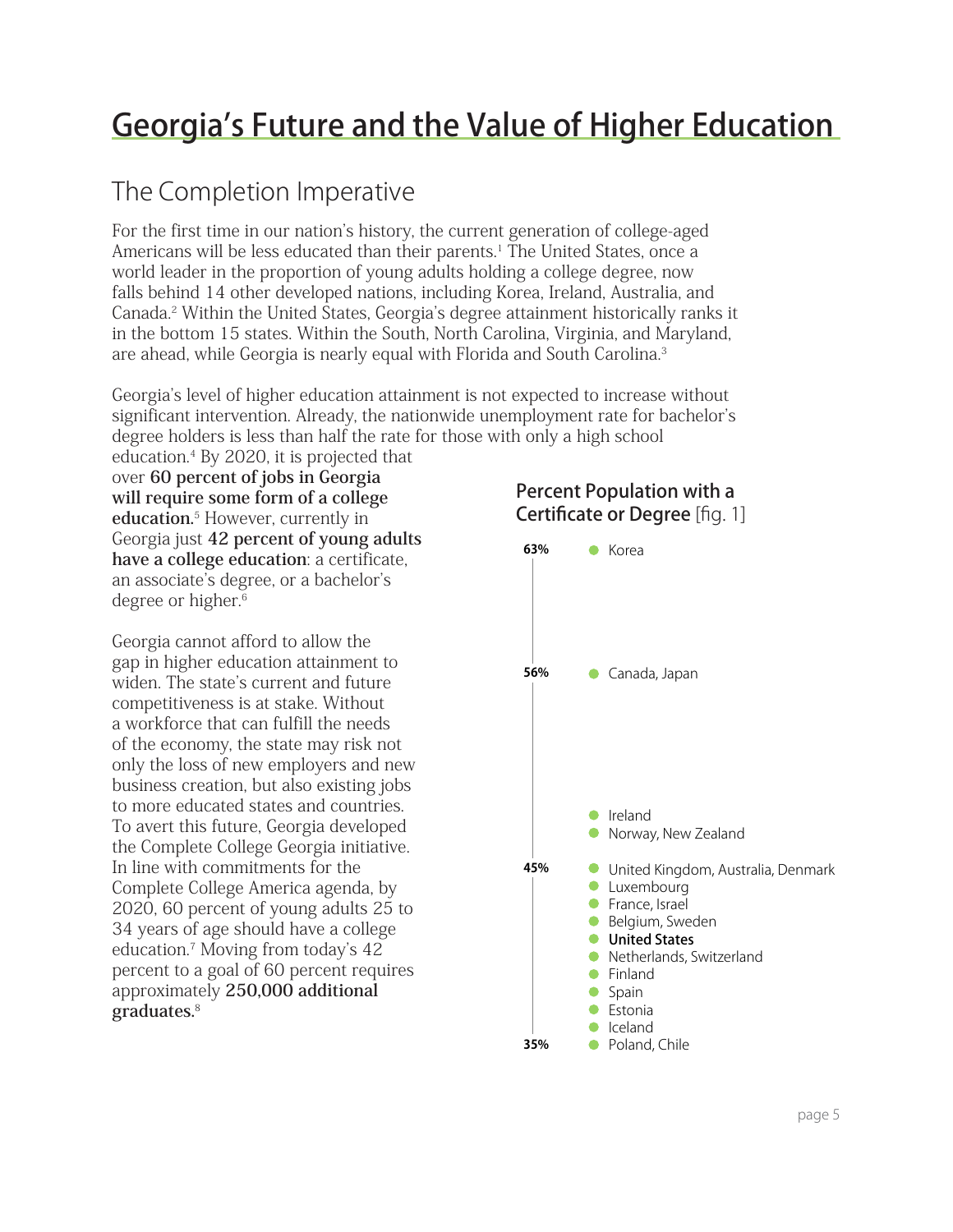Degree and certificate completion rates must be improved to achieve this goal. Currently in Georgia, 57 percent of students starting a bachelor's degree graduate within six years. Only 11 percent starting an associate's degree in the University System of Georgia graduate within three years. In the Technical College System of Georgia, 20 percent of students starting an associate's degree graduate within three years, and 23 percent of students starting a certificate graduate within two years.



A complex set of issues underlies these rates. Along the pipeline from kindergarten to college, a significant number of students drop out of high school. These individuals lose the chance to enter college, let alone earn a degree. Of those who do graduate from high school, many enter college underprepared and never make it past remediation. Even of the students who enter prepared, a significant number leave during their freshman year, with a trailing number leaving each year thereafter.9

Georgia's Future and the Value of Higher Education **page 6**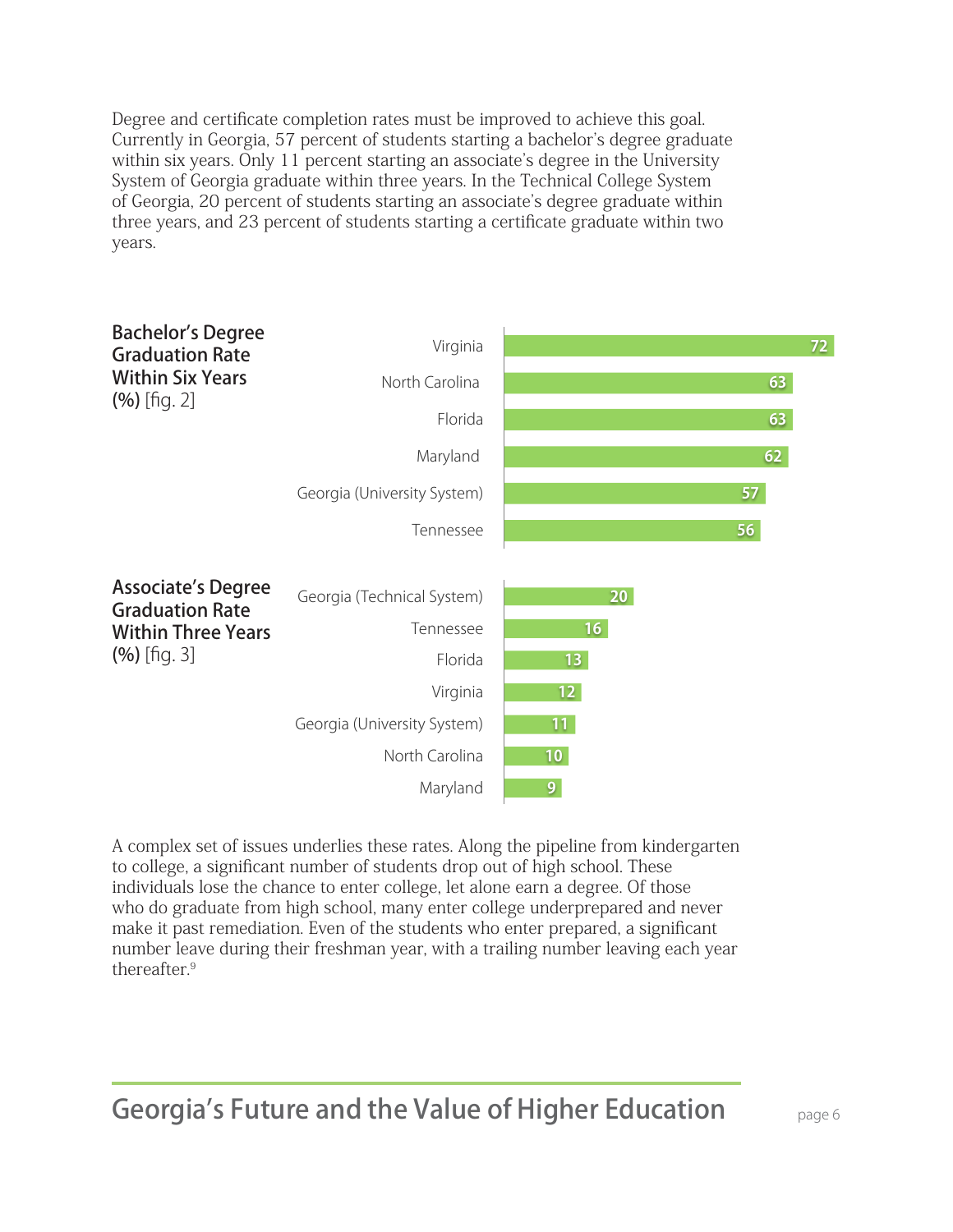College completion rates are even lower for African American, Hispanic, adult, lowincome, and part-time students.10 Furthermore, the "traditional" college student who enters directly from high school on a full-time, residential basis makes up only 25 percent of the nation's student body. Commuter, part-time, and adult learners constitute the majority.<sup>11</sup>



Addressing these many challenges within the larger goal of increasing Georgia's share of workers with a college degree or certificate calls for an unprecedented statewide effort. This document, a joint plan reflecting landmark collaboration between the University System of Georgia and the Technical College System of Georgia, points to a way forward:

- 1. Create new forms of collaboration and accountability among organizations responsible for or reliant on higher education
- 2. Expand the K-12 pipeline and improve college readiness
- 3. Re-envision and improve performance in completion-related aspects of higher education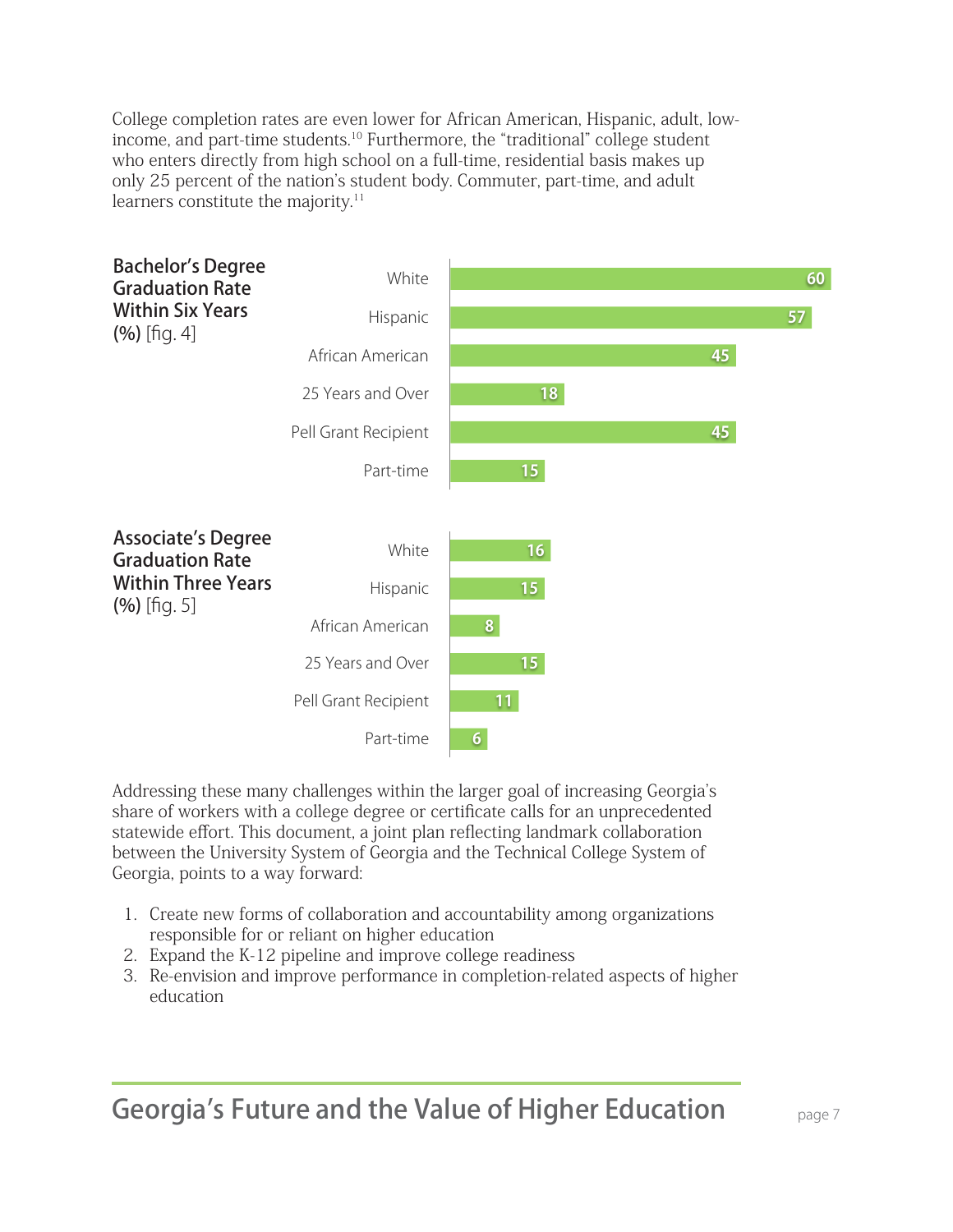In today's fast-paced world, extravagant college completion plans can become obsolete before the writing is finished. This understanding, combined with the urgency that is required to act on college completion, led the University System of Georgia and the Technical College System of Georgia to create this document, Georgia's Higher Education Completion Plan, as a framework for action and accountability.

With 60 institutions of higher education between the two Systems, the college completion effort must be coordinated, but also allow for the innovation and creativity of each campus to contribute to accomplishing the goal. This plan sets a strong foundation for action and will be continually updated to monitor progress, refine strategies, and adopt new ones as appropriate.

Without intervention, Georgia's higher education attainment is expected to only increase to 43.2 percent by 2020. Reaching 60 percent requires approximately 250,000 additional individuals, on top of normally expected graduation levels, who must complete a certificate, associate's degree, or bachelor's degree over the next eight years. $12$ 

Meeting this goal requires increased participation from traditional populations, as well as a wider pool of non-traditional populations, including:

- Expansion of the direct from high-school population through an improvement in college readiness and an overall increase in the high school graduation rate
- Targeted improvements in completion rates of existing college student populations with historically low completion rates including remedial, lowincome, African American, Hispanic, and students with disabilities
- Part-time students at all age levels
- Adult and military learners, especially those with existing higher education credit



## Georgia's Future and the Value of Higher Education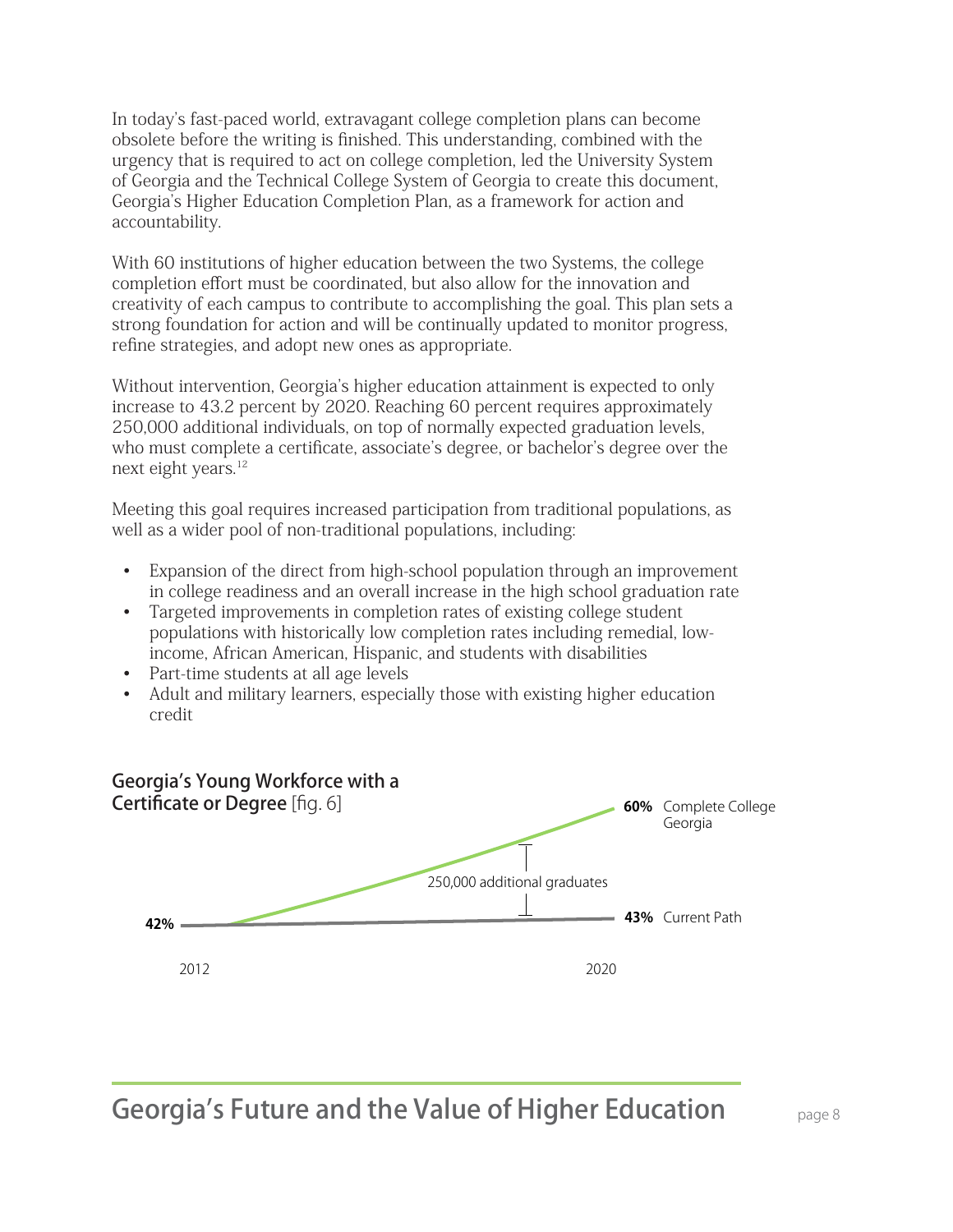## Defining and Measuring Success

Georgia's future depends on a diversity of talents and thinking, and the adaptability and broad base of skills acquired through quality higher education. To properly set plan objectives, an analysis of workforce requirements will be conducted in order to inform completion goals as to the level of degree. System and campus-level goals will then be set and aligned based on participation from target populations and informed by Georgia's workforce requirements.

The metrics setting process will be a continuing cooperative effort among the University System of Georgia, the Technical College System of Georgia, and each system's institutions. Private colleges and universities will also be invited to partner in the effort. Measures of success and allocation of goals will be developed to best suit the mission and capabilities of each System and their campuses. Both Systems will deliver campus-level metrics during early 2012.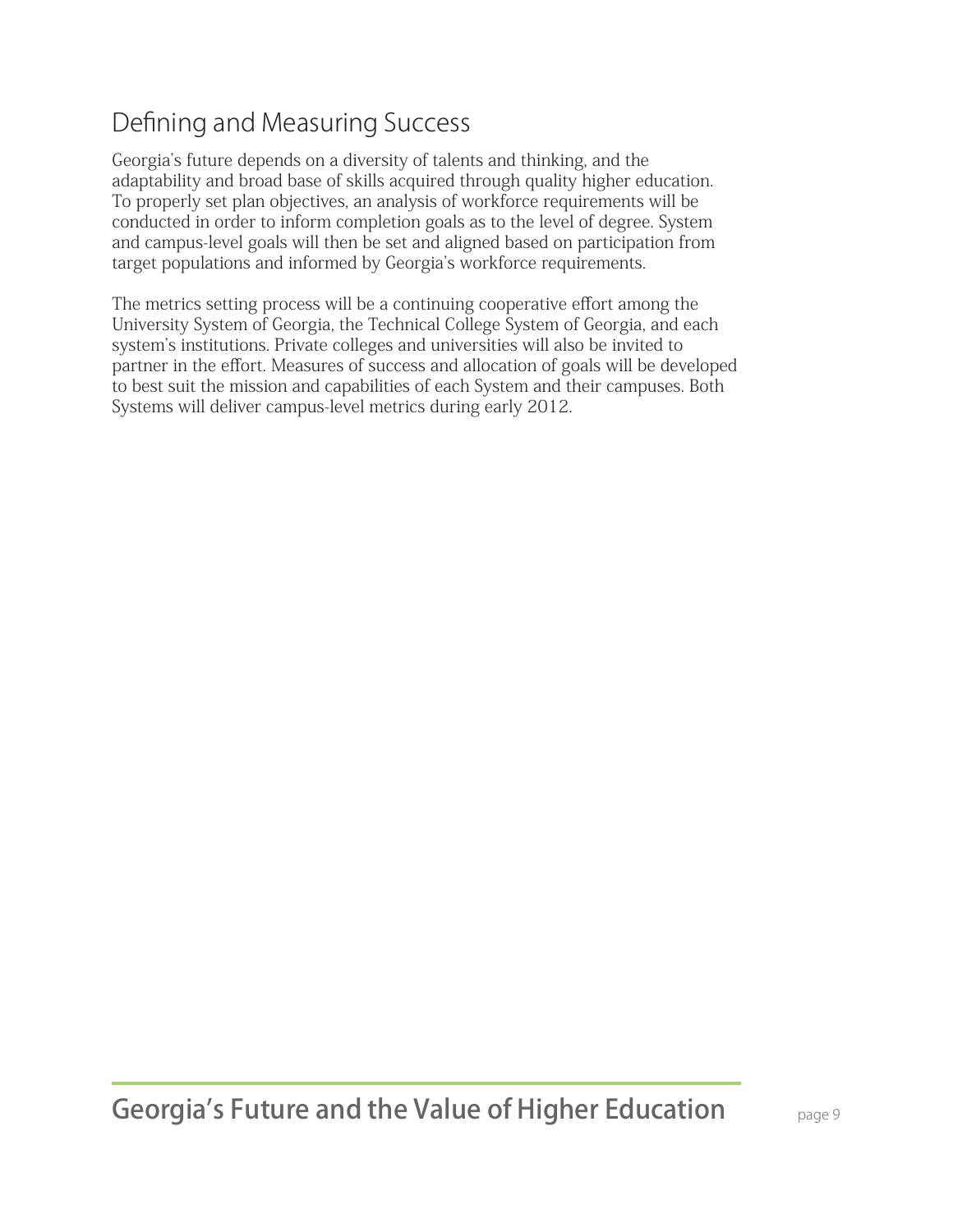# Completion by Partnerships

Improving college completion will depend on partnerships, given statewide and cross-agency issues. Partnerships can not only result in coordinated resources, but also new forms of collaboration, improved communication, and a strong focus on accountability. This plan includes work to improve completion by partnerships in three areas: 1) reporting and communications, 2) improving college readiness and access, and 3) improvement in pathways toward a degree through a new articulation agreement between the two Systems.

## Reporting and Communications

Both Systems will regularly report to Georgia's Complete College America Council, which includes the Governor's office, the agency heads and board chairs of the University System of Georgia, the Technical College System of Georgia, and the Georgia Department of Education, along with the Georgia Student Finance Commission, and key business, community, and philanthropic leaders. Both Systems will also work with the Governor on needed steps that result from his higher education funding study commission.

The commitment by both Systems that this document be a living plan with accessible updates is one way in which there will be a continuous focus on completion. This plan will be placed on a to-be-created 'Complete College Georgia Website' under the Governor's Office, linked to the University System of Georgia and the Technical College System of Georgia by Spring 2012. A communications plan will be developed, aligned to the College Access Challenge Grant, that focuses on extending awareness about the importance of postsecondary completion across Georgia by Summer 2012.

Rigorous analytics and transparent reporting are key to the accountability of the state, both Systems, and individual institutions. To that end, the continued work of the state Longitudinal Data System, as part of Race to the Top, is vitally important.

To improve statewide coordination and accountability, the University System of Georgia and the Technical College System of Georgia propose an early 2012 Complete College Georgia launch event. Led by Governor Deal, the event would include members of the Performance Funding commission, college presidents and vice presidents, legislators, K-12 superintendents, members of boards of both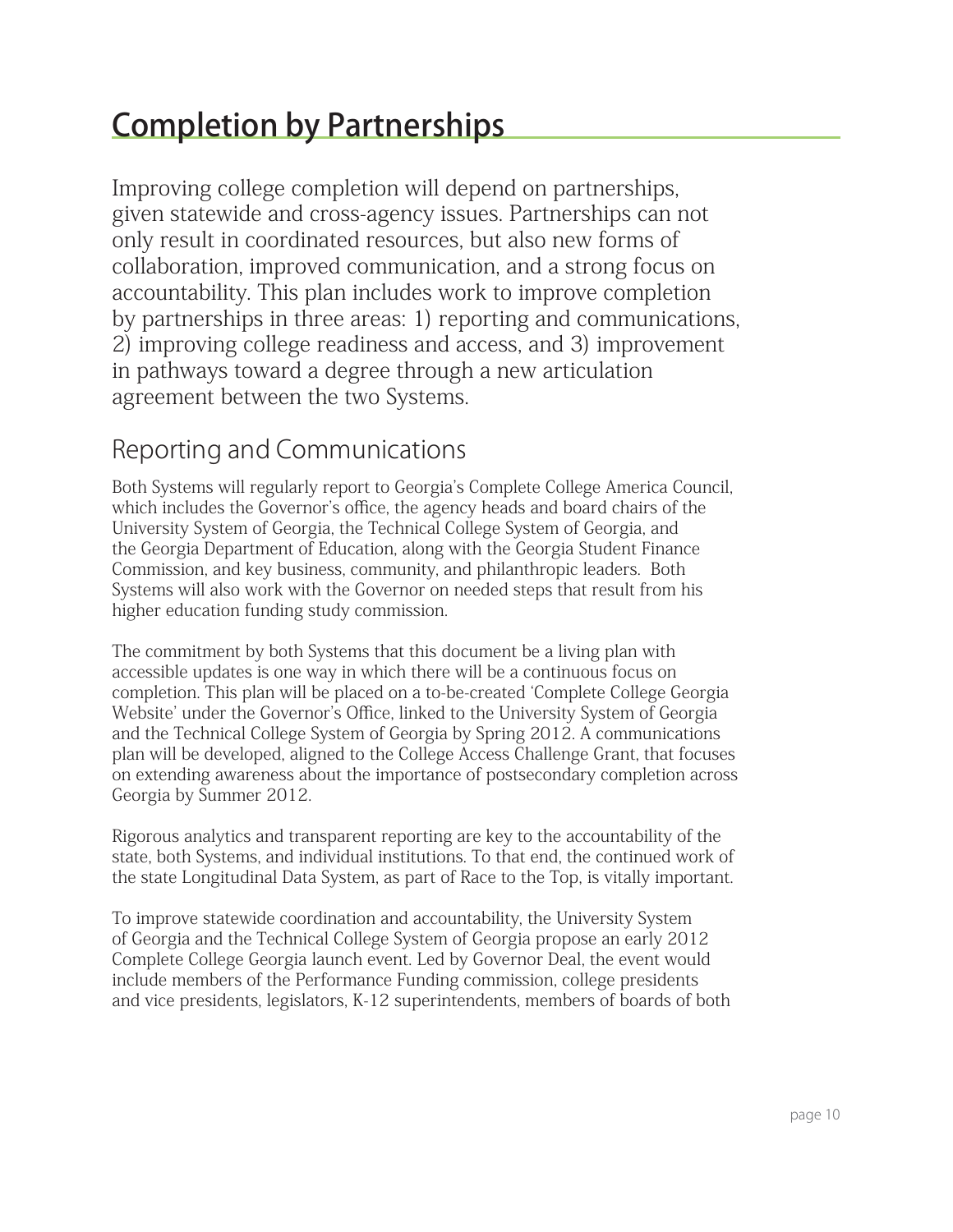Systems, and other key leaders. The Launch will include national leaders such as Stan Jones (Complete College America), Jamie Merisotis (Lumina Foundation), David Spence (Southern Regional Education Board), Uri Treisman (Dana Center, University of Texas at Austin), and Dennis Jones (National Center for Higher Education Management Systems). The focus of this event would be on the overall completion agenda, the use of data and metrics, transforming remediation, performance funding, provision of guidance to campuses in development of completion plans, and announcement of the Completion Academy competition.

The University System of Georgia will additionally require each campus to submit its own completion plan aligned with the framework laid in this document and built upon University System of Georgia Progression and Graduation reporting strategies and structures. The University System of Georgia will provide feedback and support to its institutions to complete the plans following the statewide launch. Frameworks will be designed to enable campuses to regularly share data about best practices for improving completion.

The Technical College System of Georgia will require each of its colleges to develop the institution's completion plan as a part of the President's annual assessment and review process. The Technical College System will work with its colleges after the statewide launch to develop local targets for certificates, diplomas, and degrees. The Technical College System will host an annual resource summit for campus and System leadership to share best practices and collaborate on innovative ideas in support of Complete College Georgia.

## Improving College Readiness and Access

Meeting college completion goals will require a substantially larger number of students graduating from high school who are motivated and prepared to apply to and be successful in college. Improvement must be made in three areas: Georgia's high school graduation rate, the academic readiness of students who do graduate, and opportunities for access to college, none of which is possible without effective teachers. To that end, the colleges and universities are committed to producing new highly effective K-12 teachers and to develop and enhance the skills of current teachers.

The K-12 portion of this completion plan focuses on strengthened collaboration with the Georgia Department of Education in the areas of standards and assessments for college readiness and expanded programs to deliver college-level courses and credit while students are in high school.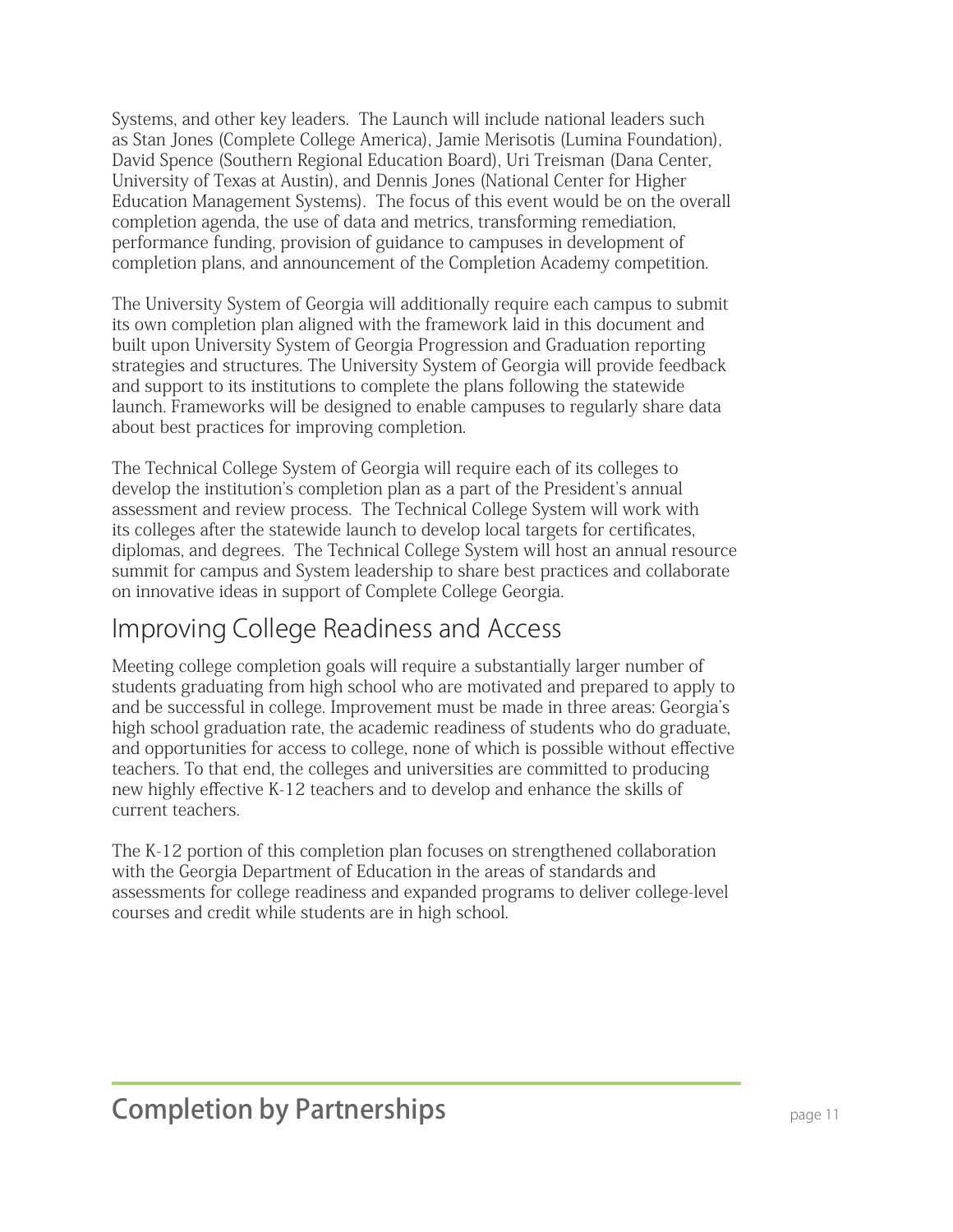#### Expanding the Pipeline from K-12

Georgia's Department of Education reported a 2011 high school graduation rate of 79.5 percent. However, the method to calculate the rate is changing, and states nationwide are adopting a set of new, Federally backed metrics. Significant progress has certainly been made in recent years to increase the graduation rate, but the new cohort-based methodology indicates there is still much work to be done. The National Center for Higher Education Management Systems uses a similar cohort method and reports a 58.8 percent graduation rate for Georgia in 2008.13 This rate is likely lower than the actual rate today, given the lag in the data, but points to the continued need to expand the pipeline coming from K-12. Further, around 30 percent of the high school graduates, as reported by NCHEMS in 2008, did not continue onto college.



#### Standards and Assessment

The University System of Georgia and the Technical College System of Georgia will continue to work together with the Georgia Department of Education through the Alliance for Education Agency Heads on standards and assessments for college and career readiness. This collaboration is especially important in the vital subject area of mathematics. Changing levels of readiness in mathematics, whether through a mismatch of standards and entrance requirements, or a drop in overall quality, can significantly affect a student's ability to access and successfully complete certificate and degree programs.

The University System of Georgia and the Technical College System of Georgia have supported the work of the Common Core standards since the outset. English, mathematics, and teacher education faculty will support the Georgia Department of Education in ensuring dissemination of training in Common Core Georgia Performance Standard to current and future teachers.

The University System of Georgia and the Technical College System of Georgia will work with the Georgia Department of Education to implement an assessment

## **Completion by Partnerships Example 20 April 20 April 20 April 20 April 20 April 20 April 20 April 20 April 20 April 20 April 20 April 20 April 20 April 20 April 20 April 20 April 20 April 20 April 20 April 20 April 20 A**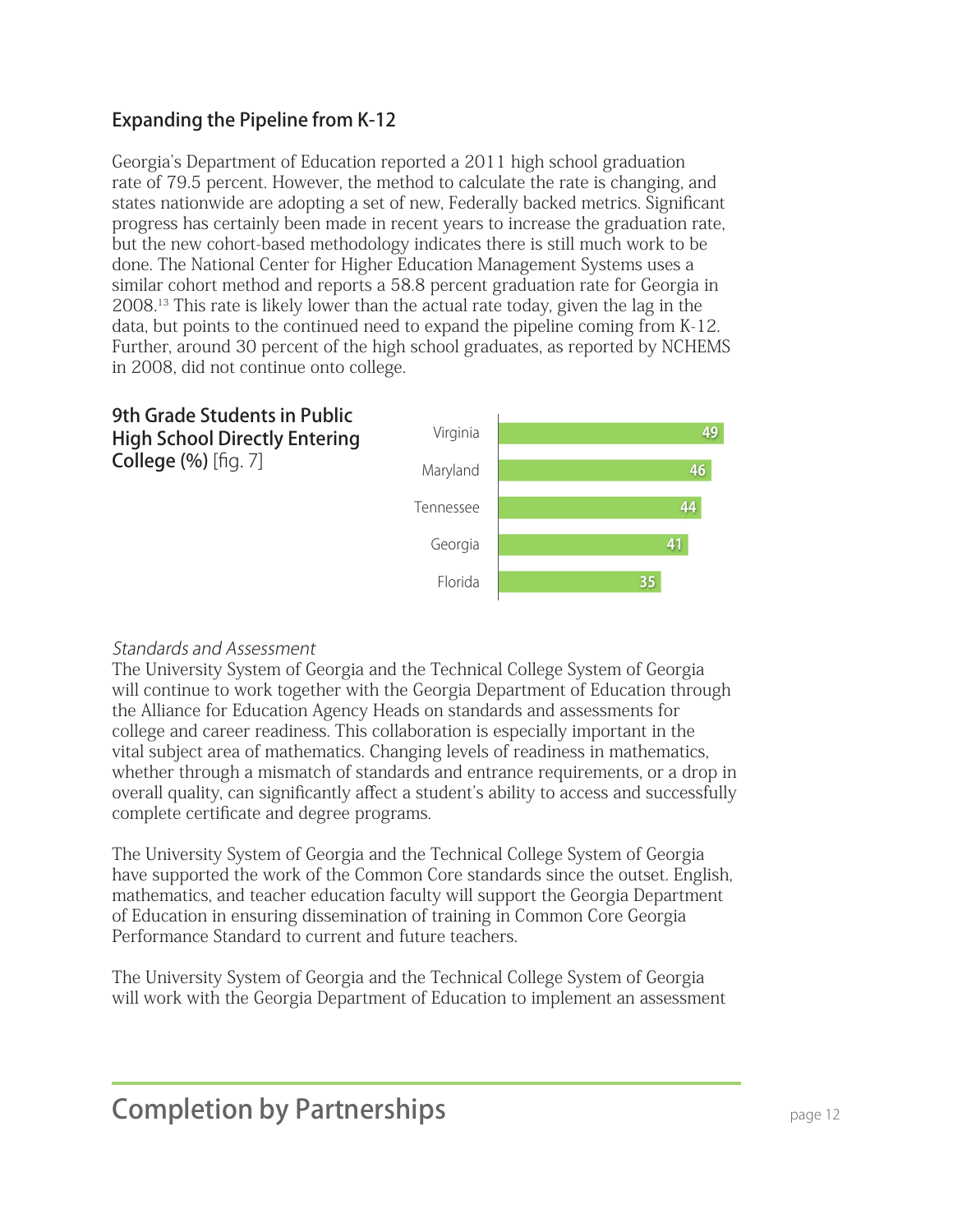that can be used in the junior year of high school to judge progress on meeting readiness standards. In the long term, these assessments may be replaced by the in-development PARCC (Partnership for Assessment of Readiness for College and Careers) assessments. Both Systems have been actively involved in the PARCC Initiative. English and mathematics faculty have worked with representatives from other states to identify key college readiness standards in their respective domains.

Once the PARCC assessments are developed and implemented, the University System of Georgia has agreed to use the college readiness standards and assessments to determine college readiness and to exempt students, who are admitted to institutions, from learning support testing. There will also be continued work with the Georgia Department of Education and the Southern Regional Education Board to develop and deliver 12th grade courses in reading, writing, and mathematics for students who do not meet college readiness levels based on these assessments.

#### College Courses and Credit During High School

The Advanced Placement, International Baccalaureate, Dual Enrollment, Early College, and Career Academies programs are important to the expansion of the K-12 pipeline. These programs can improve the college readiness of high school graduates and potentially shorten the time to a degree once in college, increasing the likelihood of completion. Work is ongoing among the University System of Georgia, the Technical College System of Georgia, and Georgia Department of Education in the area of dual credit courses.

The Technical College System will also begin statewide articulation assessments that will be given in high school. Credit earned under these assessments will be "banked" until a student enrolls in a technical college. As part of this project, a web-based process will be developed for the colleges to collect this data and have it readily accessible to admissions staff.

In the area of College and Career Academies, the University System of Georgia and the Technical College System of Georgia will work with other partners to establish a joint Office of College and Career Transitions. This new group will create a certification process and support services for academies that expand careerfocused dual enrollment and dual credit opportunities.

In the area of Early College, the University System of Georgia will maintain the network of existing schools and share statewide and national best practices that have contributed to school successes. The University System of Georgia will also track Early College graduates based on college retention and completion across all college types (University System of Georgia, Technical College System of Georgia, and other public and private institutions).

## **Completion by Partnerships Example 20 Aproximate 13** page 13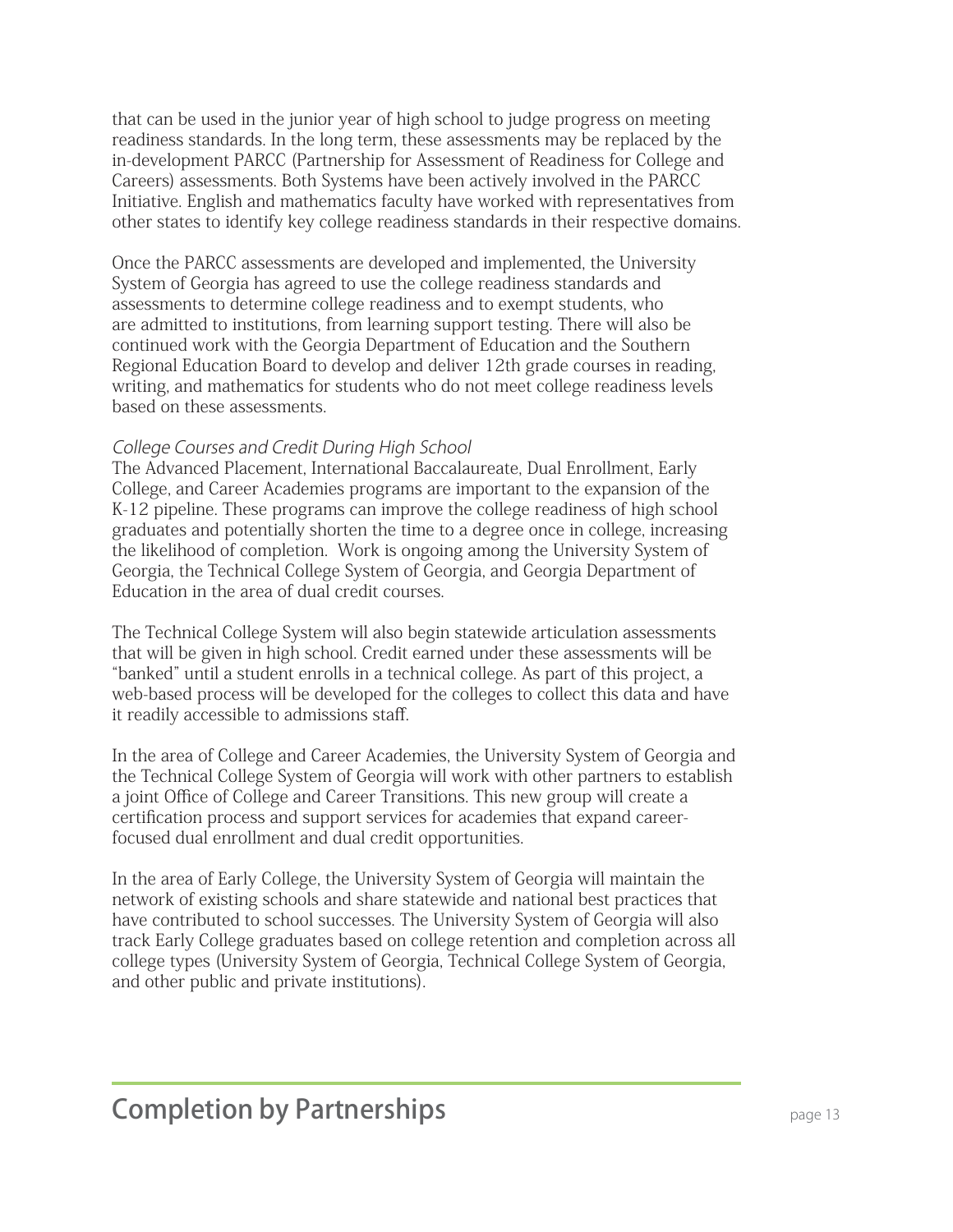#### College Access

In addition to academic readiness, students need information, encouragement, and hands-on support in order to access, and be successful, in college. These supports are especially important for those populations traditionally underrepresented in postsecondary education, such as first-generation students, low-income, minority, and students with disabilities. Partnerships among businesses, communities, and state agencies will be leveraged to supply these needs through the College Access Challenge Grant. These include:

- Implement 'Georgia Apply to College' events at more than 200 high schools across the state.
- Develop 'Near Peer' service-learning mentorships where college students assist high-need high school students in preparing for, applying to, and enrolling in postsecondary education.
- Lead collaborative college access efforts
	- Provide centralized resources, including Individual Graduation Plan development, for students, families, and educators through GAcollege411.org
	- Support business, community, and education groups sponsoring collegegoing events
	- Provide professional development for school counselors both directly and through partnerships with Georgia Student Finance Commission, Georgia Department of Education, and the Technical College System of Georgia
	- Support FAFSA (Free Application for Federal Student Aid) events in collaboration with the Georgia Student Finance Commission
- Continue and expand recent communications efforts, such as
	- Provide public awareness resources to educators, agencies, and community/business groups
	- Governor's Proclamations for "College Access Month" and "Apply to College Month."
	- Community and business engagement in creating a college-going culture across the state, including "Friday Night, College Lights" events, flyers, and banners and mini-grants for events created by community and business organizations
	- Creation of specialized Public Service Announcements showcasing Georgia students, parents, and business members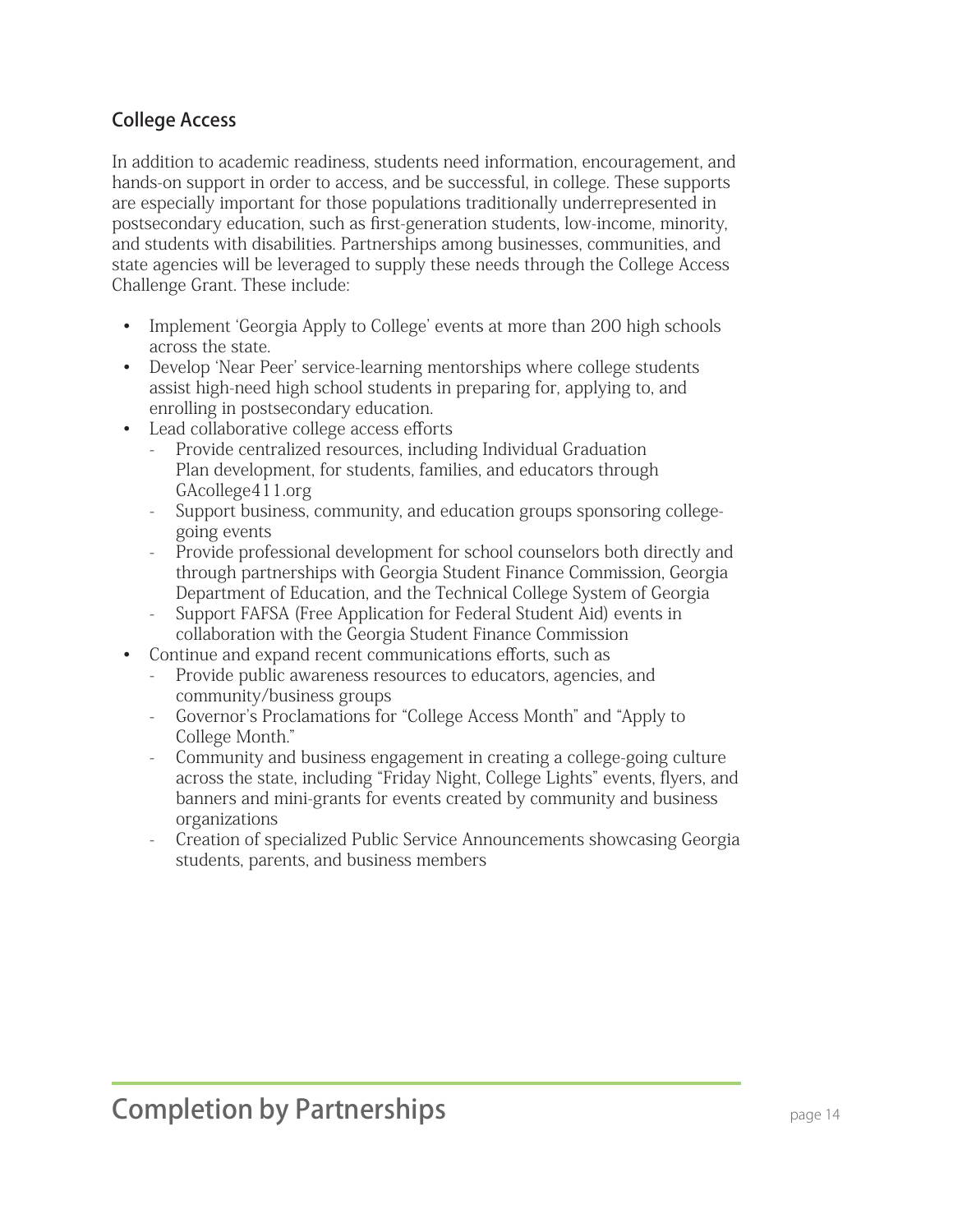#### Affordability

The University System of Georgia and the Technical College System of Georgia acknowledge and call attention to the cost of higher education and its impact on a student's ability to attend and complete college in a timely manner. Effectively addressing rising costs requires a national debate on the value of higher education to society and the appropriate shifts in public policy, especially in the area of funding. This work is beyond the scope of this plan; however, many of the proposed actions can work to enable institutions to be more effective, potentially leading to reduced instruction costs. Where these results can be achieved, the Boards of both Systems will seek to capitalize on cost-savings in ways that benefit students.

Georgia's higher education institutions continue to be, and must remain, a comparatively low cost, high quality opportunity. For the 2011 to 2012 academic year, a recent survey reports average tuition and fees for public four-year institutions in Georgia at \$6,808, while the national average was \$8,244. Tuition and fees for public two-year institutions averaged \$3,078 while the national average was \$2,963.14 It is important that efforts be made to balance the cost of a quality education with the economic conditions of the state and the need to be good stewards of taxpayers' money. The continuation of programs such as HOPE, and the addition of needs-based scholarships as Governor Deal has proposed, are important to the college completion agenda.

#### Average Tuition and Fees at Public Four-Year Institutions 2011-2012 [fig. 8]



#### Average Tuition and Fees at Public Two-Year Institutions 2011-2012 [fig. 9]



The University System of Georgia will continue to provide book grants, funded through the College Access Challenge Grant, for Early College, Move on When Ready, and GED students to help cover the gap between available funding and the actual cost of books and instructional supplies. The Technical College System of Georgia institutions will continue to assist secondary students and their families enrolled through dual credit opportunities to obtain book grants and to underwrite the non-HOPE covered portions of tuition.

## **Completion by Partnerships Example 20 April 20 April 20 April 20 April 20 April 20 April 20 April 20 April 20 April 20 April 20 April 20 April 20 April 20 April 20 April 20 April 20 April 20 April 20 April 20 April 20 A**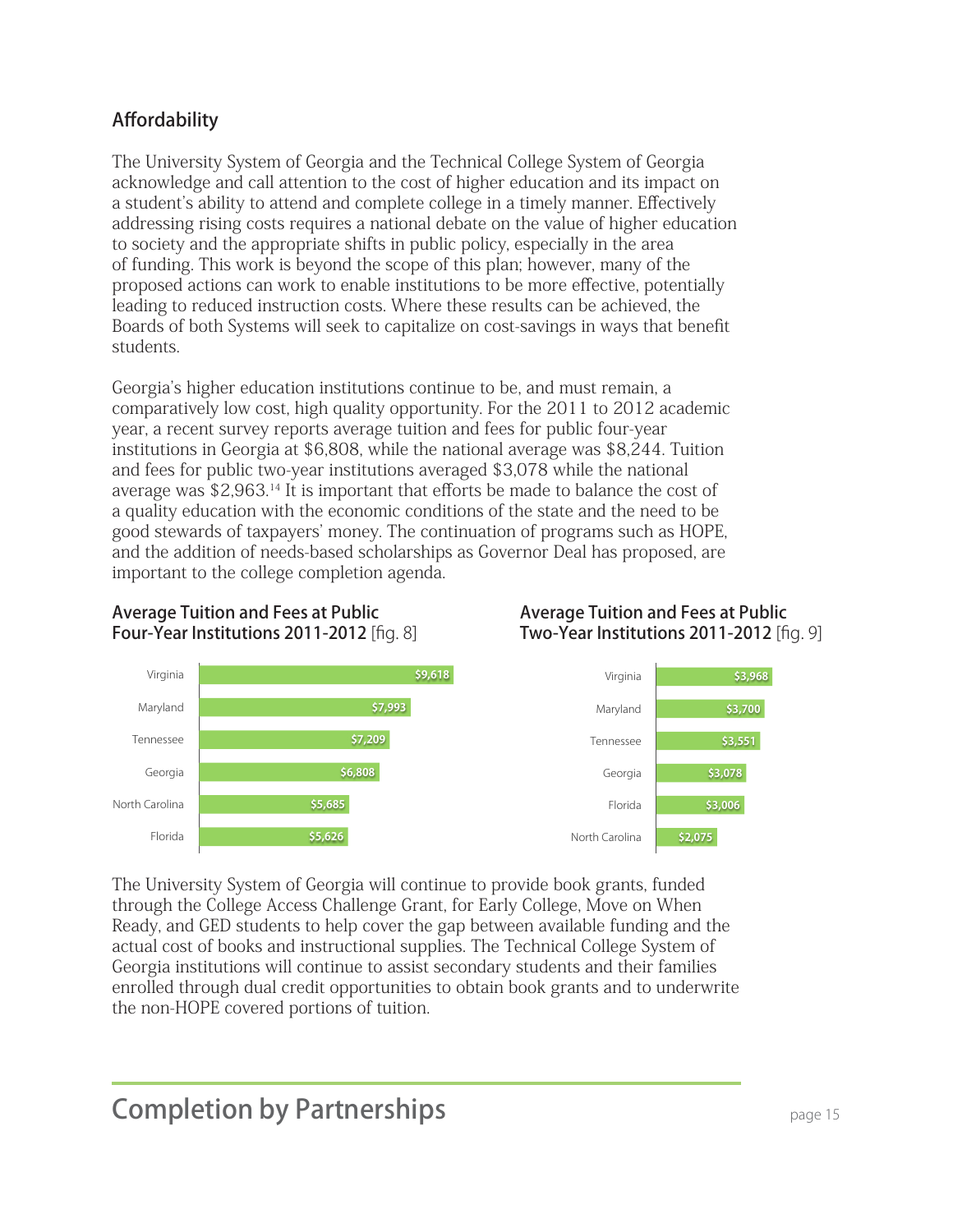## University System of Georgia and Technical College System of Georgia Articulation Agreement

Today's college students commonly transfer between institutions. Fortyone percent of community college students nationwide transfer to four-year institutions and about one-third of all college seniors have transferred at some point during their college career. Articulation and transfer agreements provide students with important paths for transitioning within and across systems of higher education.

The University System of Georgia has one of the most comprehensive guaranteed agreements for transfer of general education courses between its institutions. However, many students also transfer from the Technical College System of Georgia to the University System of Georgia, and vice versa. While some steps have been taken to ensure general education course transfer between our two Systems, it is important to offer even greater articulation in support of the state's college completion goals.

An unprecedented agreement between the Technical College System and the University of Georgia for a new articulation policy has been developed and will be implemented January 2012. This agreement creates a coherent statewide commitment that supports and sustains continued cooperation among institutions in both Systems over time. Under the agreement, opportunities to degree completion will expand while avoiding duplication of mission, assuring the most efficient use of state resources. The specific articulation agreement can be found in the Appendix of this document. Key points in the agreement include:

- Provides definitions of Associate level degrees and general Technical College System and University System responsibility for these types of program offerings
- Establishes conditions for consideration of proposed expansion of Associate level program offerings by each System
- Sets up processes for review of additional general education courses for guaranteed transfer between the two Systems
- Establishes a joint oversight coordinating council with representatives from both Systems to ensure sustainability of the articulation agreement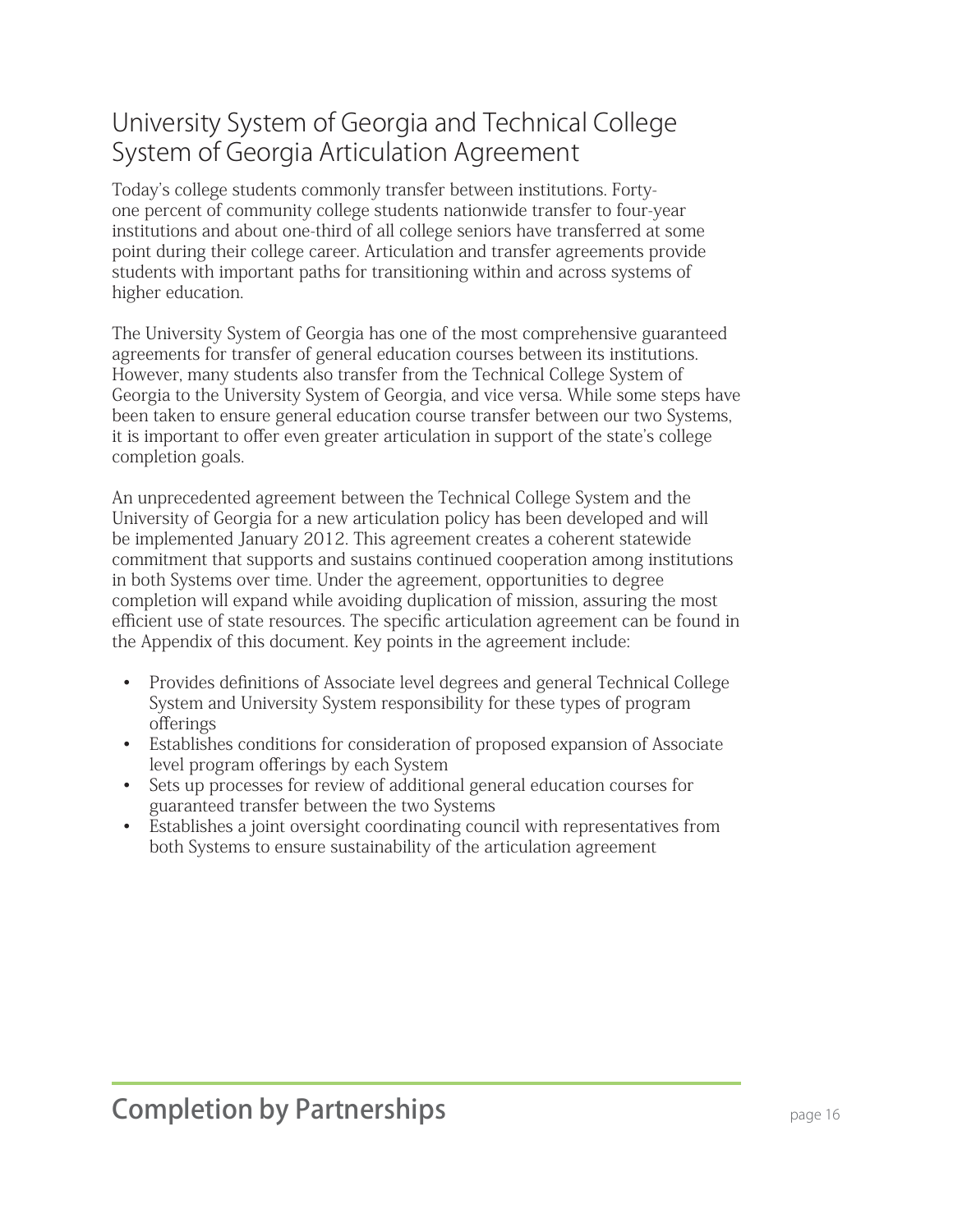# Completion by Performance

To improve college completion, aspects of higher education must be redesigned within the context of creating a more effective system. This plan includes work to improve performance in three ways: 1) transforming remediation, 2) shortening the time to degree, and 3) restructuring delivery.

## Transforming Remediation

Students admitted to college, but unprepared in mathematics, reading, or writing receive remediation, also known as learning support. These courses, although delivered at a college, do not count toward degree and certificate program credit hours, but serve as an important pathway for students who would otherwise not be given the opportunity to complete college.

The current scale of remediation at Georgia's institutions emphasizes again the importance of including preparation in K-12 as a part of a comprehensive college completion plan. Both of the University System of Georgia's two-year colleges provide remediation to 59 percent of entering students, and its 14 state colleges provide remediation to 48 percent of entering students. All 25 institutions in the Technical College System of Georgia provide remediation to 26 percent of firsttime entry students.

Outcome evaluations reveal that current methods of remedial education must be changed to meet college completion goals. For example, students receiving remedial education at the University System of Georgia in bachelor's degree programs have a completion rate of 24 percent within six years. Students receiving remedial education entering associate's degree programs at either the Technical College System or the University System, have a completion rate of 7 percent within three years.

Georgia established a Transforming Remediation Work Group as part of its commitment to Complete College America. The following key recommendations of that taskforce have been incorporated into current efforts and future work:

- Define college readiness and take appropriate actions in K-12 to ensure that graduates are college-ready
- Change assessment and placement policies and practices for students applying to college to clarify what constitutes readiness for success in the first year of college
- Develop alternative pathways for students who are significantly behind
- Restructure traditional remediation using customized pedagogical approaches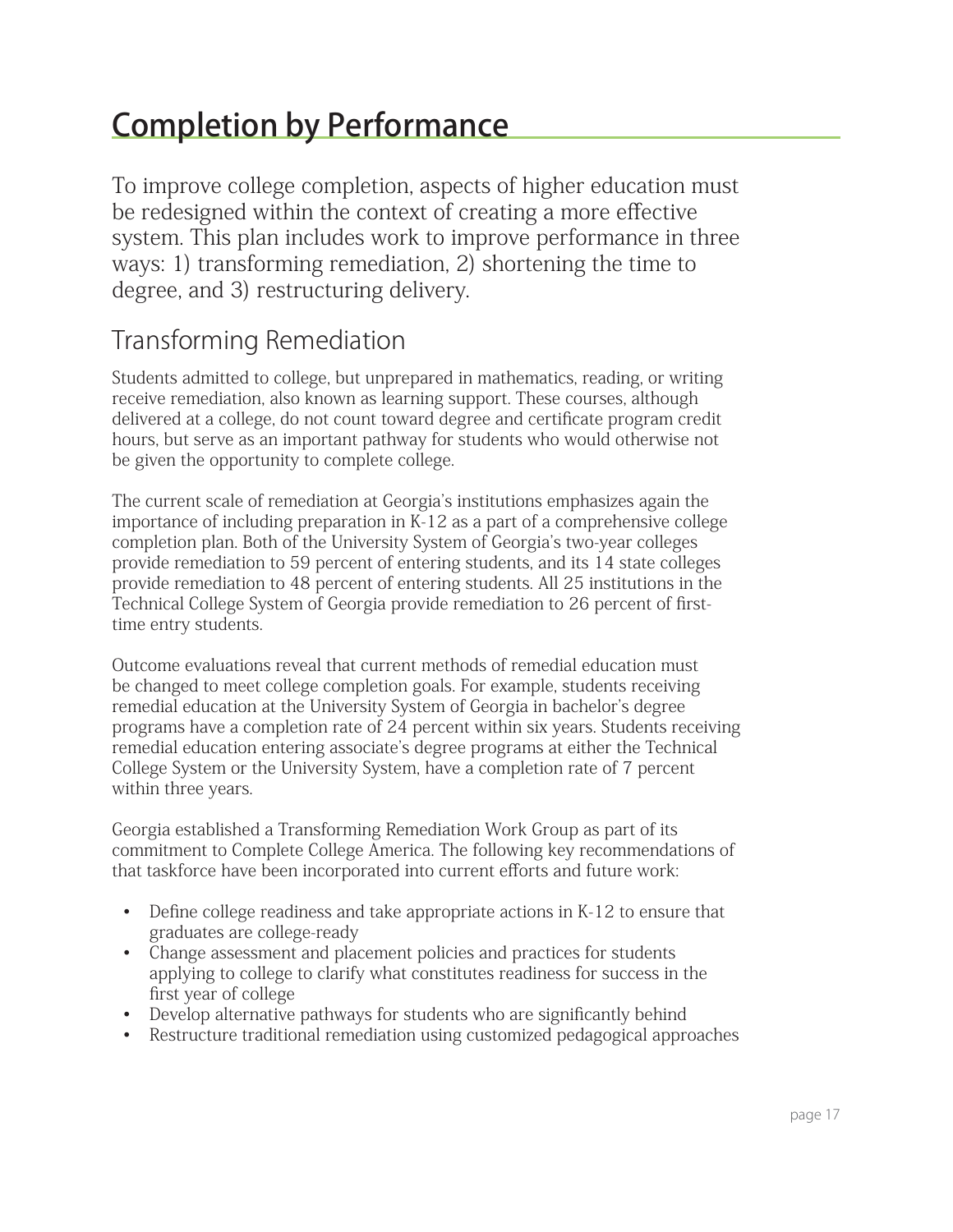Both the University System of Georgia and the Technical College System of Georgia have taken steps on the recommendation to restructure traditional remediation. This work includes the sharing of best practices through statewide conferences held in 2011 by each System with nationally recognized speakers and institutions.

Through a recent grant from Complete College America, the University System of Georgia and the Technical College System of Georgia will also work together to transform remediation in line with the Working Group's recommendations. Over the next two years, two institutions from each System will pilot total transformations of remediation and disseminate the work statewide.

Within the University System of Georgia, the focus will be on modularization of courses, creation of alternate paths for those students significantly behind, development of options to work at one's own pace, and integration of support to teach success skills. Pilot projects at the College of Coastal Georgia and Georgia Gwinnett College will begin in 2012. After the grant, beginning around 2013, the work will be expanded statewide. The University System of Georgia has also made changes to its learning support policies, and will continue to review them within the context of transforming remediation for completion, for purposes of aligning them with new methods and the latest evidence.

The Technical College System of Georgia will begin implementation of a redesign of remedial English, math, and reading using proposed recommendations from the Work Group and the President's Council Learning Support Task Force. The focus will be on development of content modules so that a student may progress at his or her own pace. In addition, new diagnostic tools will be developed to pinpoint which modules are required based on a student's needs. The early months of 2012 will focus on curriculum development and logistics, with a pilot program at Athens Technical College and DeKalb Technical College set to begin summer of 2012, with expanded implementation later in 2012.

The more time it takes to graduate, the less likely a student is to complete a certificate or degree. Events and demands outside the classroom can complicate college success, especially for students balancing school, work, and families. Delays increase costs to both the students and the state. By designing clear paths for students to complete certificate and degree programs more efficiently, Georgia can help more students earn degrees and control costs for both students and taxpayers.

Complete College America recommends that states use a variety of strategies to shorten the time to a certificate or degree. These strategies include, among others: reducing unnecessary taking of courses, improving transfer policies, and expanding alternative pathways for students to earn college credits.

## **Completion by Performance Example 20 and Service 20 and Service 20 and Service 20 and Page 18**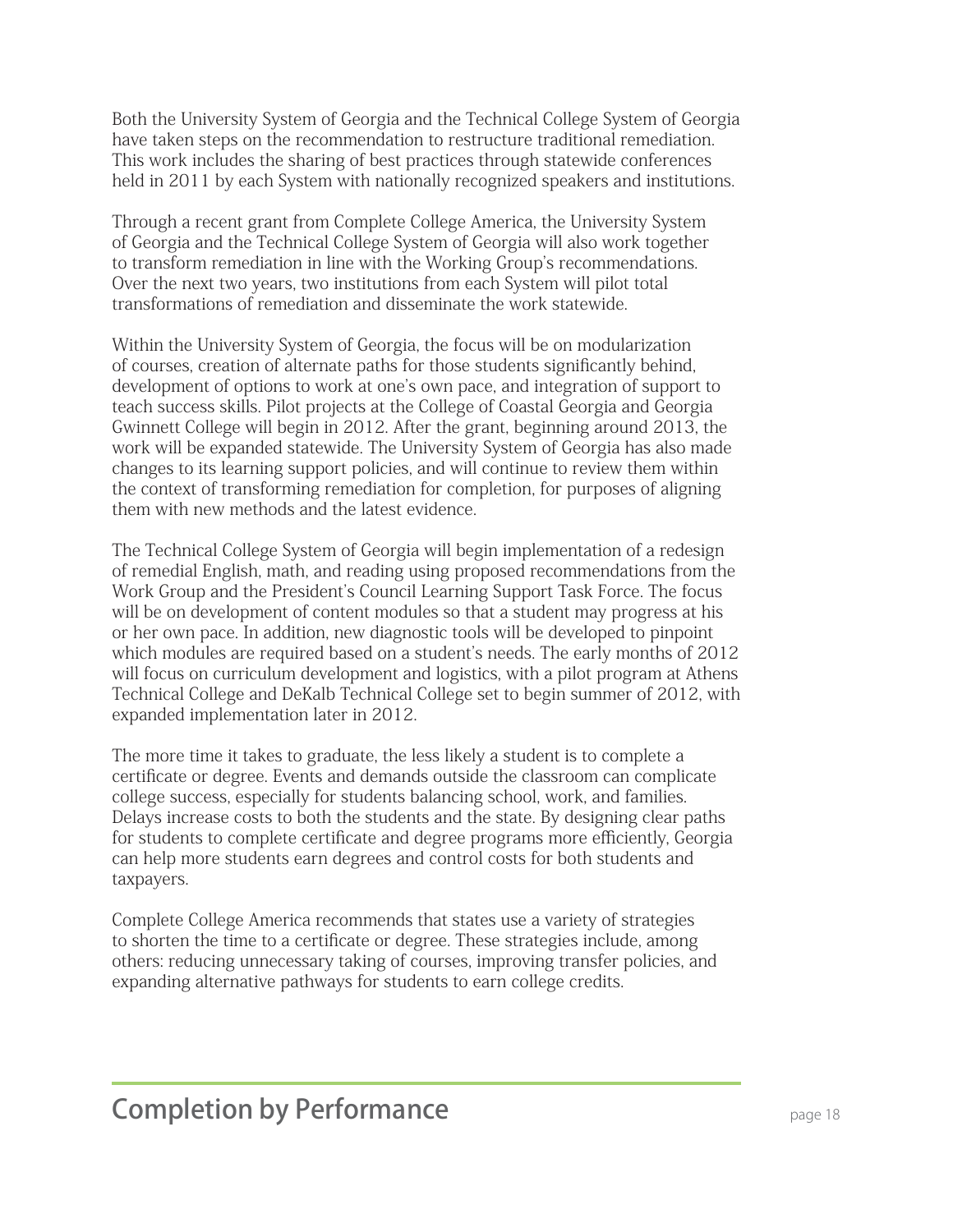## Shortening the Time to Degree

 The University System of Georgia and the Technical College System of Georgia plan to shorten the time to certificates and degrees through three areas of work: 1) expansion of articulation and transfer agreements (see appendix under "Articulation Agreement"), 2) construction of a student-centered transfer portal, and 3) expansion of Prior Learning Assessment.

#### Student-Centered Transfer Portal

Having robust transfer and articulation agreements in place is important, but delivering accurate and timely information to students to inform their decisionmaking and ensure the shortest time to a degree is also important. GATRACS, the Georgia Transfer and Articulation Cooperative Services group consists of the University System of Georgia, the Technical College System of Georgia, Georgia Department of Education, and Georgia Student Finance Commission, and is currently funded through the College Access Challenge Grant. The goal of the collaborative is to make transfer easier for Georgia students, potentially leading to increased college completion rates. GATRACS will release a web portal, housed as part of GACollege411, that will enable students to submit their college courses and grades and immediately have access to information showing to which institutions their credits will transfer.

#### Prior Learning Assessment

Prior Learning Assessment, or PLA, provides a pathway to enable millions of students who have stopped short of a degree, but have acquired knowledge through other means, the chance to complete their education. In terms of spending, 65 percent of postsecondary learning takes place through the workplace and other training.15 Postsecondary learning is also acquired through informal lifelong learning. Awarding credit where knowledge already exists creates an attractive option for potential students, especially adults, and shortens the time to degree.

The University System of Georgia seeks to expand the use of Prior Learning Assessment and will:

- Increase by 50 percent the number of institutions with PLA-friendly policies and practices by 2013
- Increase by 20 percent the number of credits students receive through PLA, including CLEP, AP, IB, portfolios, challenge exams, and military and business credentials by 2013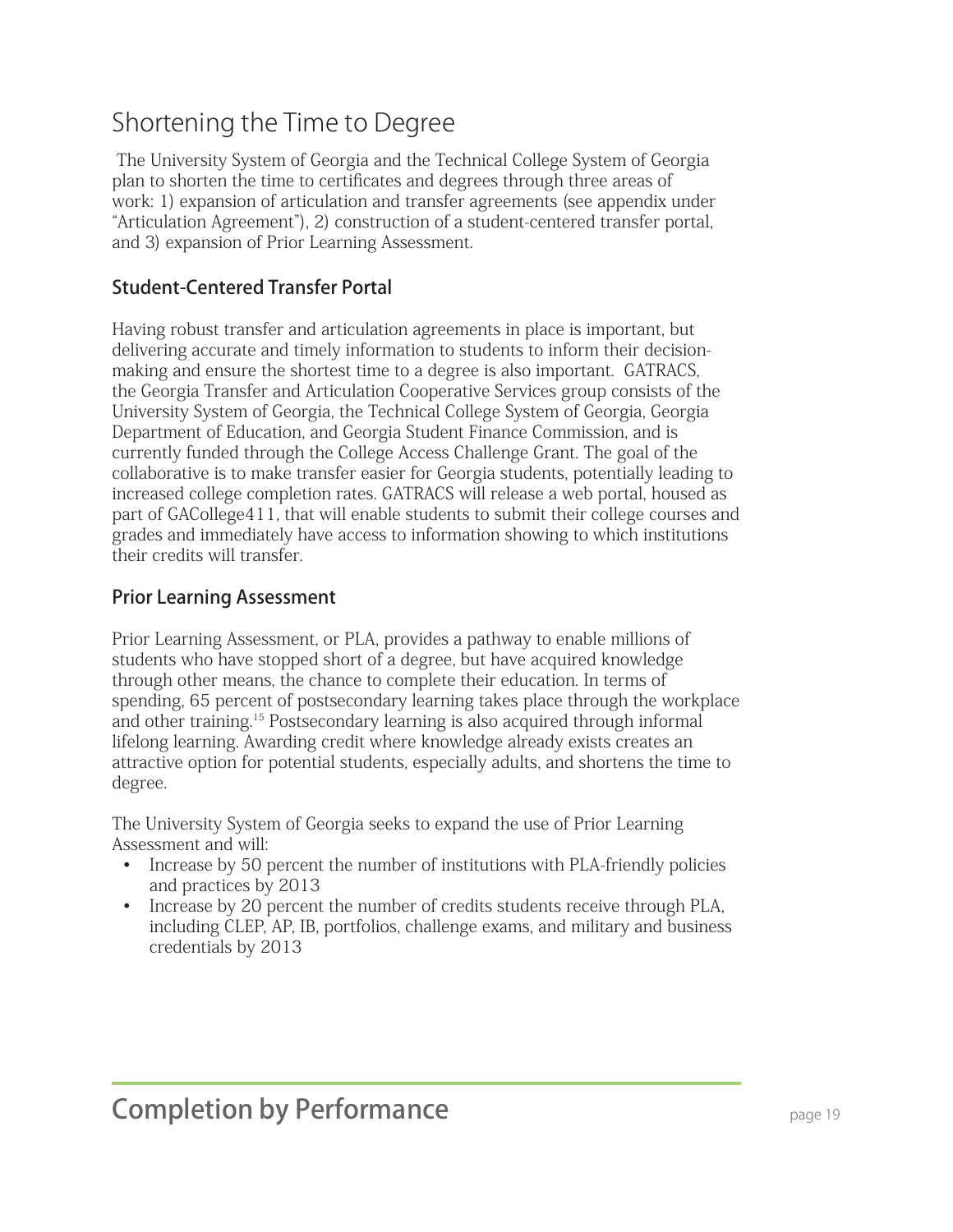The Technical College System of Georgia will:

- Increase by 20 percent the number of statewide course assessments by 2015
- Increase by 20 percent the number of credits that students receive through PLA including CLEP, AP, IB, portfolios, exemption exams, military experiences, and business credentials
- Fully implement TCSG policies and practices that are PLA friendly

## Restructuring Delivery

A recent report by Complete College America suggests that restructuring not only how education is thought of, but also how it is delivered, can improve college completion and success in a timely manner.<sup>16</sup>

While the characteristics of a "traditional" college student are changing dramatically, certificate and degree programs are still being delivered much as they have for most of the 20th century. To improve low completion rates, Complete College America proposes several approaches, including:

- Redesign course delivery. Courses should be delivered through a mix of blended in-person and online experiences. Scheduling should include nontraditional and block methods, which have been shown to be particularly effective in increasing completion rates for adult and part-time students.
- Maximize the value of long-term student groupings, or cohorts. Students working in cohorts can focus on the same content and learn from and support one another.
- Build support programs into structured course delivery models. Remedial and counseling support should be embedded into courses rather than separate.
- Require low-performing campuses to restructure delivery. Campuses with consistently low completion rates should have the incentive, or be required, to implement new models of delivery.

#### University System of Georgia—Restructuring Delivery

The University System of Georgia will address the mismatch between the needs of today's students and the current delivery models in five areas: 1) building and sustaining effective teaching, 2) exploring and expanding the use of effective models, 3) distance education, 4) adult and military outreach, and 5) science, technology, engineering, and mathematics (STEM) initiatives.

#### Building and Sustaining Effective Teaching

One key to greater student success and college completion is building and sustaining teaching pedagogies that engage the student learner. The University System of Georgia and its institutions will continue to support and reward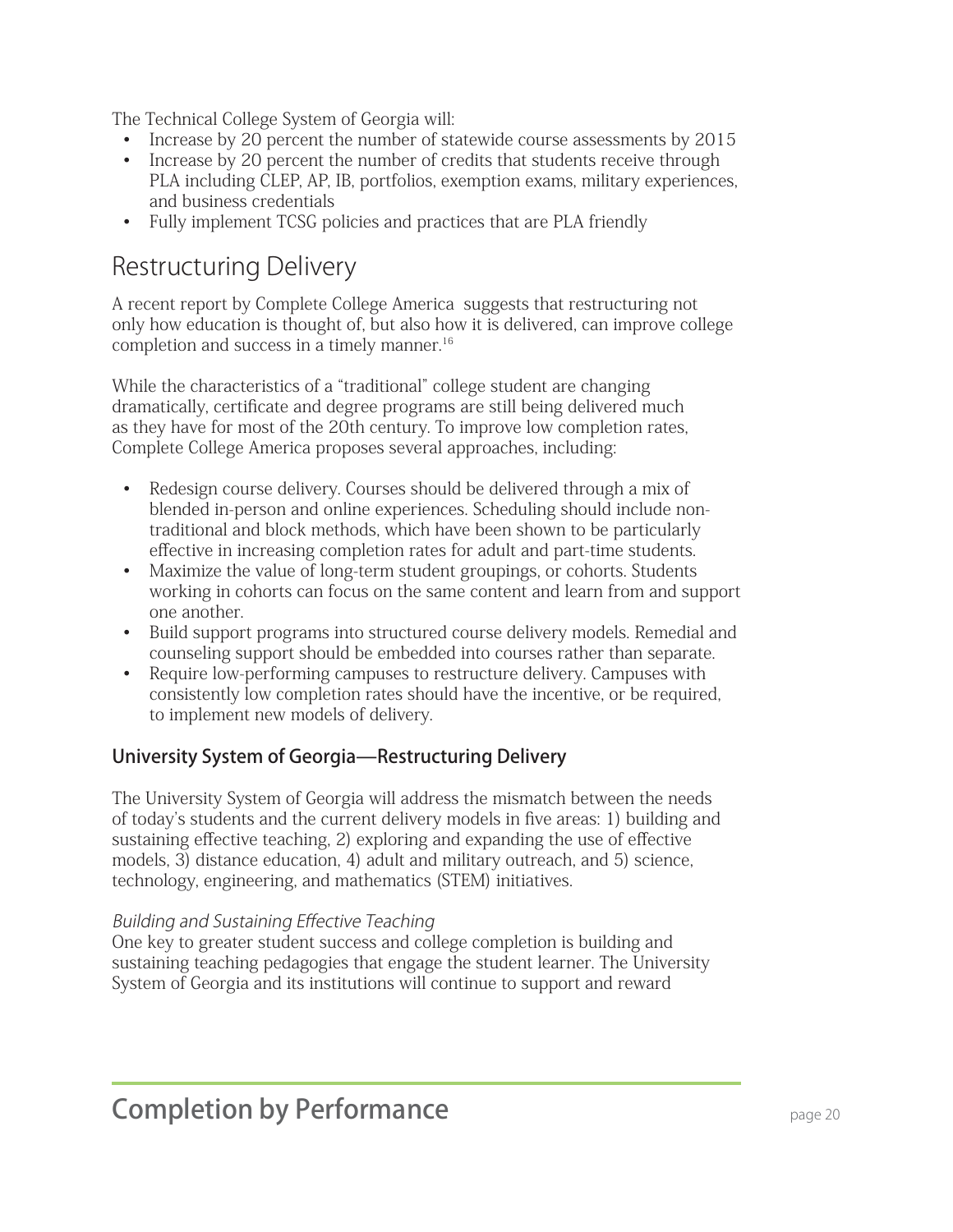faculty to enhance their teaching strategies to promote student learning that improves college and degree completion. Teaching and learning resources as well as ongoing professional development for faculty will be an integral piece to successfully meeting the goals of this completion plan.

#### Exploring and Expanding the Use of Effective Models

The University System of Georgia is exploring approaches to restructure delivery in conjunction with institutions and key external partners. These approaches include technology solutions, practice and process changes, institutional efficiencies, and partnerships and collaborations across systems, as well as with nontraditional educational partners. Key in this approach is an understanding of the benefits of technology, but not a sense of determinism that may limit future paths, especially given rapid technology changes. The University System of Georgia will also explore, along with its institutions, opportunities to redefine scheduling, share practices around scheduling, and foster student cohorts.

The articulation agreement between the University System of Georgia and the Technical College System of Georgia in itself constitutes a restructuring of delivery, providing options for students to earn a degree through coursework outside a single institution or system.

A range of University System of Georgia institutions and centers are exploring different solutions to restructure delivery, including data driven enhancements (Georgia Gwinnett College, Valdosta State University, Georgia State University), educational policy (University of Georgia), and technology (Center for 21st Century Universities at the Georgia Institute of Technology).

The Center for 21st Century Universities, in particular, is exploring a number of technology-driven innovations. Massively Open Online Courses (MOOCs) are a virtual delivery model that allows participation in learning activities at convenient places and times, rather than forcing students into set timeframes. MOOCs, along with blended learning, which combines online and face-to-face interactions, can facilitate widespread, often global collaboration with other students and teams of specialized instructors. Gamification applies game-driven structures and incentives to learning. The Center is also exploring the enhanced use of experience based and group activities, alternative certification of learning objectives, as well as institutional approaches such as "markets" for learning options.

#### Distance Education

Nearly all University System of Georgia students use online electronic systems for services and learning. The University System of Georgia can better serve students by ramping up the use of technology to provide flexible course and program delivery options, and by fostering efficient development and use of shared resources.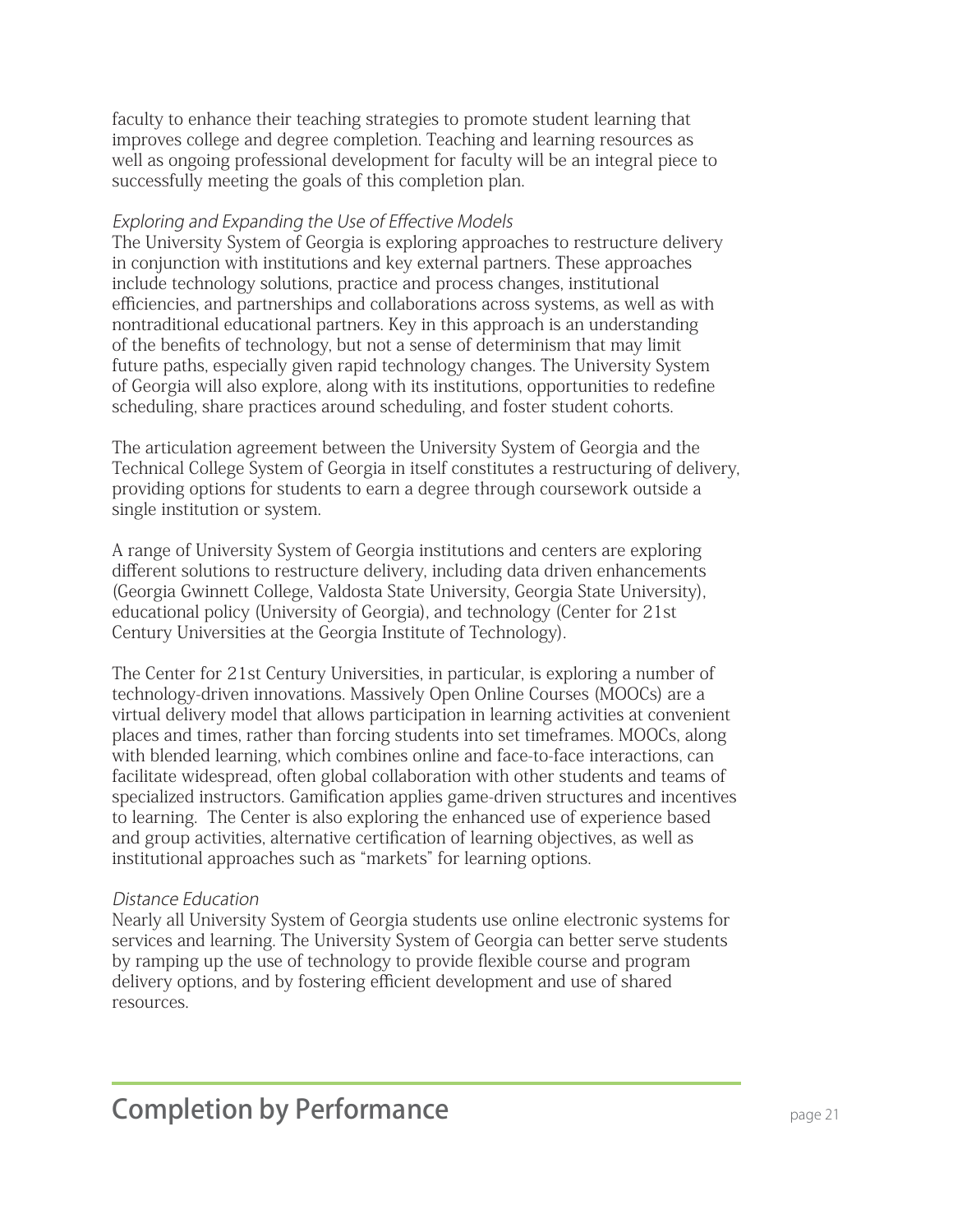In this focus area to restructure delivery, the University System of Georgia will:

- Increase the array of online programs in traditional, compressed sessions (six to eight week, multiple start-stop dates) and hybrid formats to enable all students, especially working students, adult learners and military personnel to effectively pursue college completion.
- Implement System-level services and technology to support intra-institutional collaborative degree programs and business processes that will improve retention, progression, and graduation by making it easier for students to find, enroll in, and complete courses.
- Expand deployment of eCore™ (Georgia's Core Curriculum Online) and online general education options to ensure that institutions have just-in-time capacity for students' unrestricted progression through the core curriculum.
- Develop online, collaborative, upper division courses and majors designed to complement eCore, associate of science, associate of arts, and associate of applied science degrees to assure articulation with USG and TCSG two-year programs and increase the probability that students can sustain and achieve their educational goals.

#### Adult and Military Outreach

Nearly 1 million working Georgians, 22 percent of those in the workforce, have already earned some college credit, but have not completed a degree. The University System of Georgia Adult Learning Consortium, with nine participating institutions, has developed policies, practices, models, and programs, which target the needs of adult learners. Planned work includes:

- Increase by 50 percent the number of campuses participating in the Adult Learning Consortium
- Develop collaborative online degree programs for adults with majors/ concentrations in critical need labor fields
- Lead public awareness campaigns to recruit returning adults
- Continue to provide professional development and resources for faculty in best practices for adult college completion, including the recent launch of DiscoverYourGoal.net and other public awareness campaigns targeting adults with some college credits, but no degree

With more than 780,000 veterans in the state, the University System of Georgia will lead expansion of its military-friendly "Soldiers 2 Scholars" program and other statewide efforts to help those in military service make the transition to civilian life by means of a college degree. The Soldiers 2 Scholars program attracts and retains military students while creating campuses that are inviting and friendly to military personnel and veterans. The College Access Challenge Grant funds the University System of Georgia's adult and military outreach efforts.

## Completion by Performance **Example 22** page 22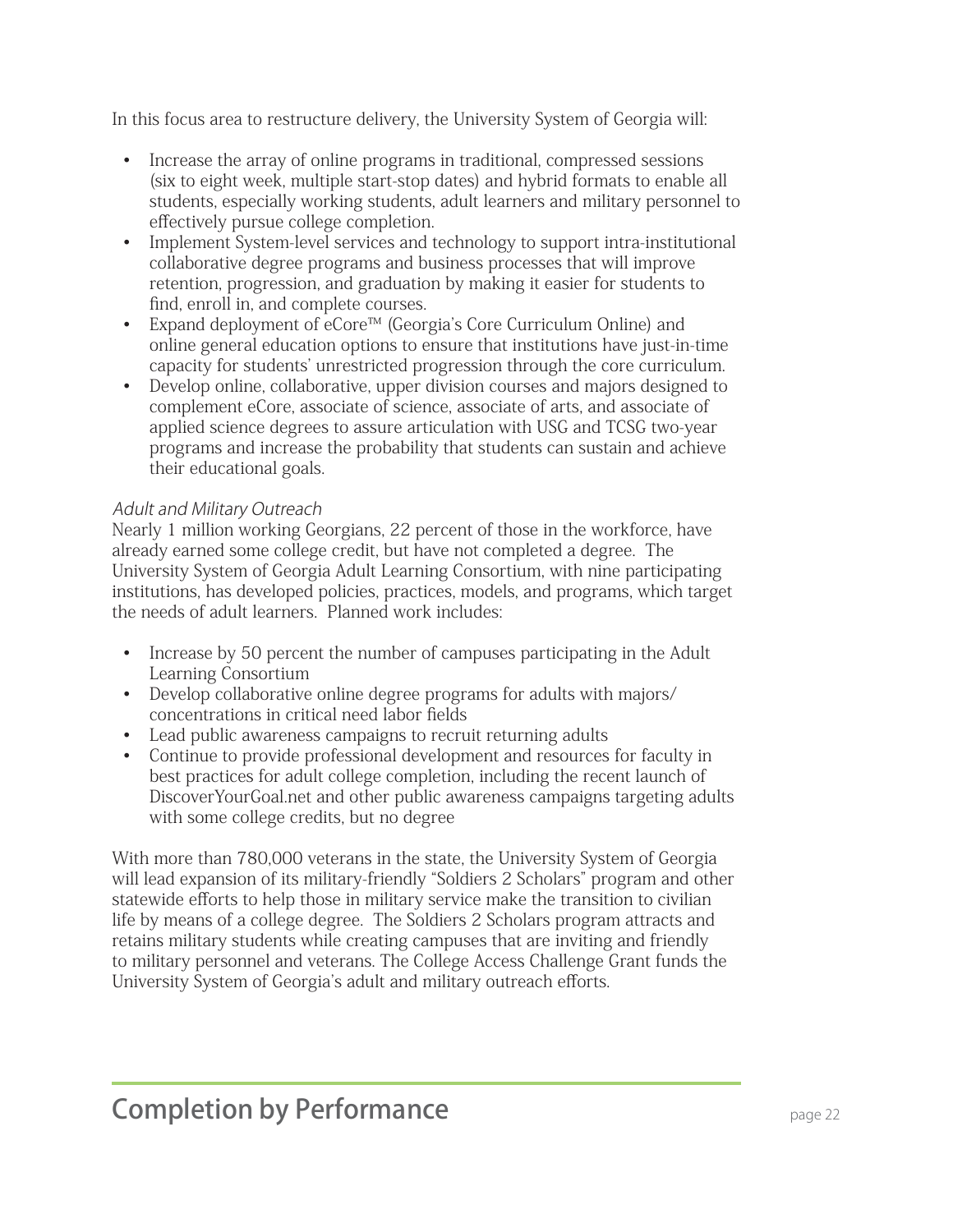#### STEM

Science, technology, engineering, and mathematics (STEM) degree programs have a high rate of students transferring to non-STEM disciplines. The initial semesters of study in the foundational mathematics and science courses are one of the reasons for high transfer rates. Non-STEM majors have difficulty successfully completing STEM courses, as evidenced by higher failure rates and lower grades. Additionally, the necessary sequencing of STEM courses, where knowledge is often required to build from course to course, creates logistical issues that can complicate a student's path to degree completion.

The University System of Georgia will continue its STEM Initiative, this round with seven participating institutions, and provide funds and technical support for programs that improve completion rates of students in STEM degree programs and general success measures in STEM courses. A critical objective of the STEM Initiative is to improve the completion rate in the introductory courses, through a variety of new approaches, which will increase the likelihood of college completion. In Spring 2012, as part of the Initiative, Georgia Southern University will host a Scholarship of STEM Teaching and Learning Conference to disseminate information across University System of Georgia institutions.

Along the lines of STEM literacy for non-STEM majors, the University System of Georgia has approved pilots at South Georgia College, East Georgia College, and Gainesville State College to implement Quantway, an alternative form of remedial mathematics funded by the Carnegie Foundation for the Advancement of Teaching.

#### Technical College System of Georgia—Restructuring Delivery

The Technical College System of Georgia's goal is to initiate systemic change by restructuring the delivery of educational programming and services so that students can earn high demand and high wage credentials in an efficient, integrated, and seamless manner. It is in the best interests of Georgia and its students to create faster, more structured pathways to a degree or certificate. The Technical College System of Georgia's work will focus on two areas: accelerating success, and providing greater structure and clearer pathways to completion.

#### Accelerating Success

Plans for accelerating success include:

- Increase use of technology for both traditional and online delivery
- Continue to enhance the institutions collaborative efforts on the design, development, and delivery of digital content through the Georgia Virtual Technical Connection (GVTC)
- Design and develop blended models of content delivery based on the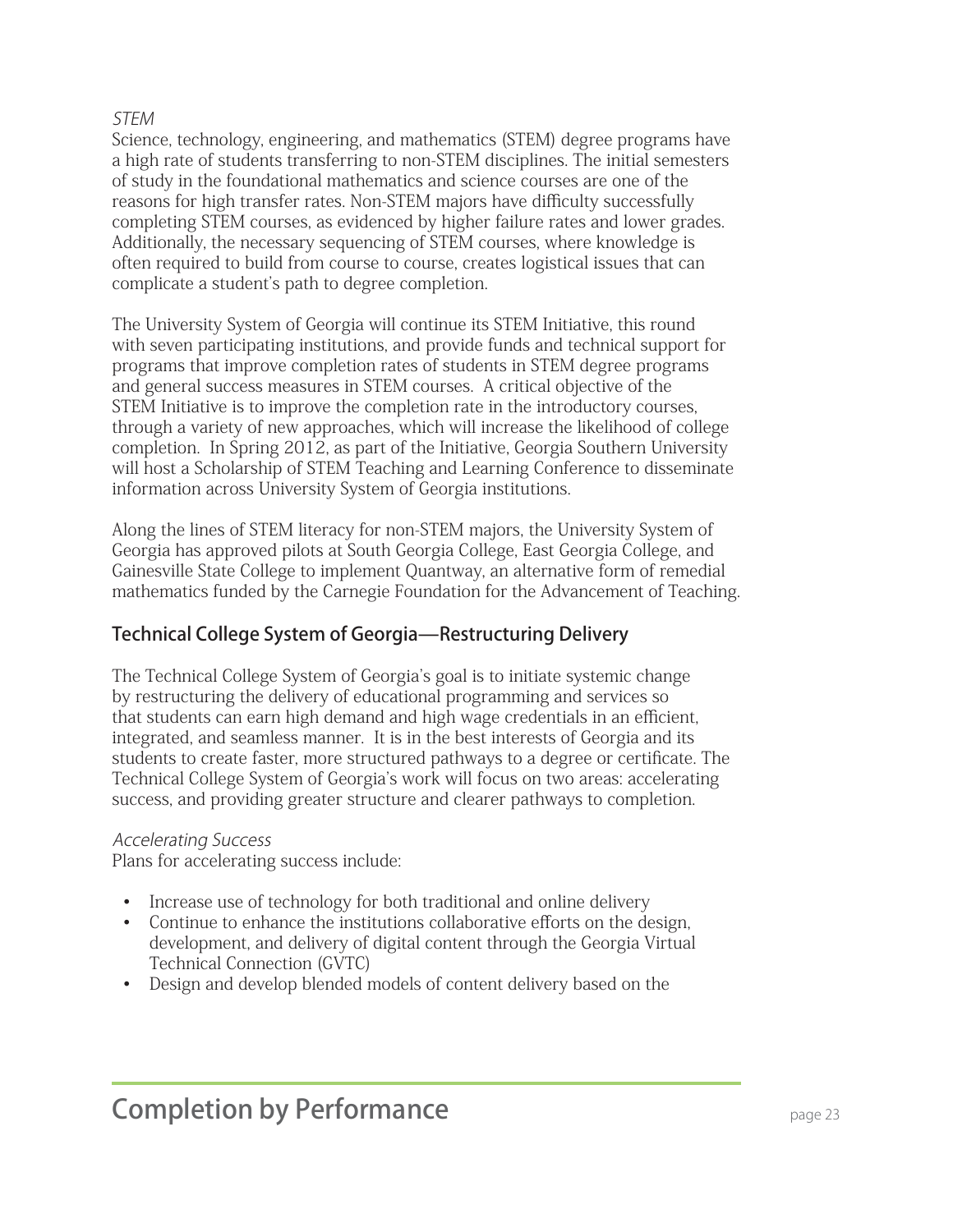concept of the flipped classroom, (lecture and teaching viewed at home and performance and work completed on- campus) affording students more time on task while having access to their instructor and providing them flexibility around their off-campus schedule

- Increase by 15 percent usage and enhancement of distance education and blended/hybrid courses allowing students more choices and access by 2015
- Redesign basic models of delivery in both traditional, distance education, and blended courses to a more streamlined and modular approach, ensuring full usage of available technology by 2014 (Synchronous video conferencing, webinar environments, virtual office hours, learning object/content repository, etc.)
- Re-establish and enhance the Learning Support Portal page, allowing open access to prospective and current students offering them access to resources for preparation, study, and tutorial based designed content by 2013
- Enhance the System Level Distance Education Student Portal to increase awareness of a student's opportunity to enroll as a transient student with sister institutions
- Develop individual education plans for each student, with strong advising
- Expand seamless education and articulation agreements with the University System of Georgia to reduce unnecessary taking of courses. (See articulation agreement, and GATRACS)
- Work toward a direct transition for students from completion of a GED credential into a technical diploma, certificate or degree program, without the need for remediation
- Developing an Accelerating Opportunity program that will dually enroll adult basic education students in adult education courses and technical certificate programs to assist students in gaining a meaningful career pathway credential

#### Providing Greater Structure and Clearer Pathways

Plans to provide greater structure and clearer pathways to completion include:

- Develop cohort-based (long-term groups), accelerated programs. Peer cohorts have been noted to significantly improve retention in colleges with accelerated programs. These accelerated programs will be delivered using a cohort model in which learners will attend as a group. Courses will be scheduled during times based on cohort needs for 4-8 hour blocks, depending on the program requirements.
- Facilitate a system-wide effort to implement a uniform assessment, placement, and intake process that will provide consistent college and career ready assessment and placement across the system for incoming adult education students. A uniform intake and advising process will be implemented that ensures students understand their options, and enroll in appropriate career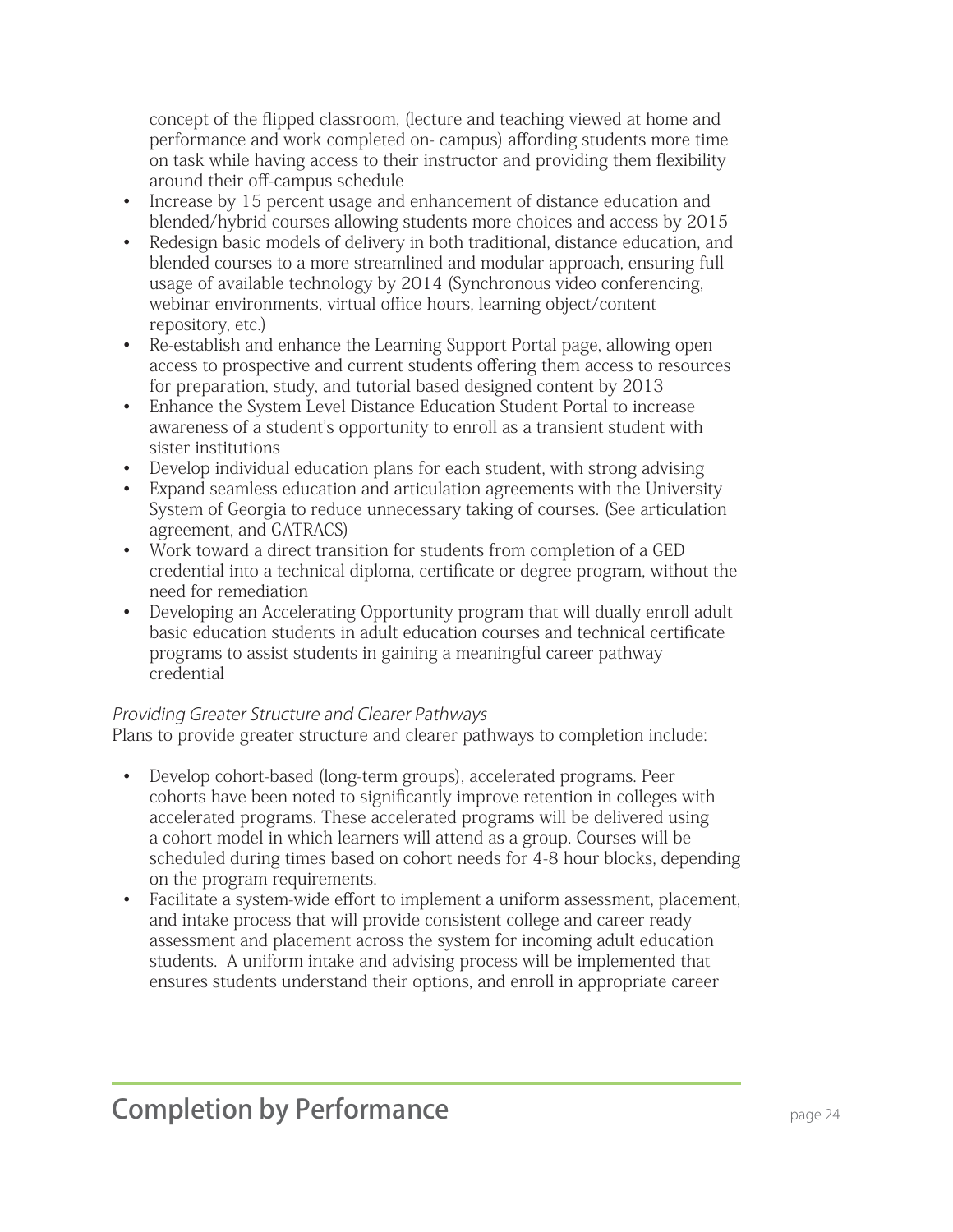pathways and have access to financial aid.

- Expand the admissions/intake process to include diagnostic tools to better assess skills deficiencies for placement in the program or appropriate remediation
- Redesign remedial education (see Transforming Remediation section)
- Explain clearly and transparently costs and courses required to earn a degree or certificate by including this information in the advisement and education process
- All TCSG colleges offer block scheduling. By fall 2012, TCSG will restructure the following programs using block scheduling at all 25 institutions:
	- Accounting diploma and associate degree
	- Air conditioning diploma
	- Networking specialist diploma and associate degree
	- Medical assisting diploma
	- Automotive diploma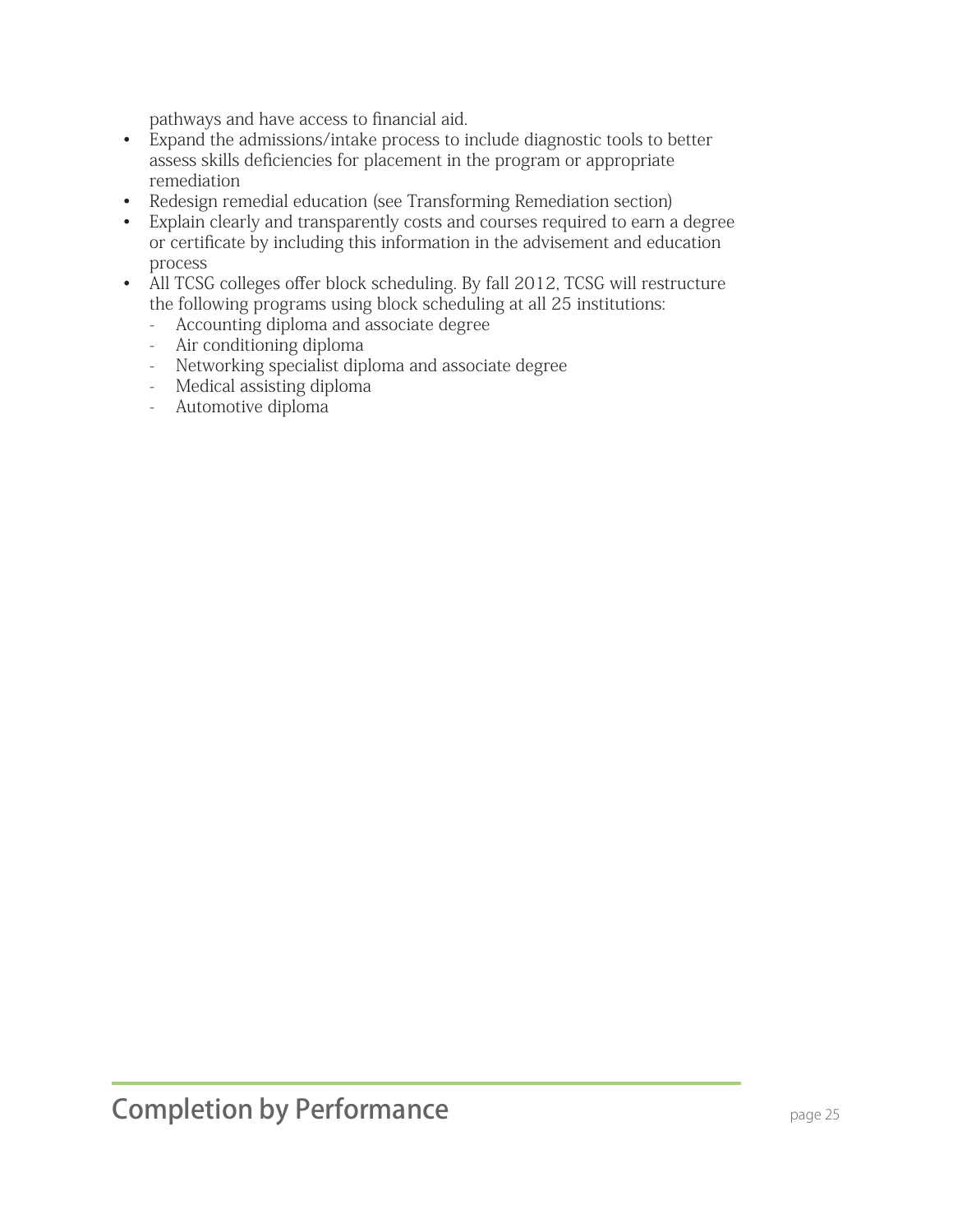# Value to Georgia

This plan began with the idea that college completion is an imperative for a prosperous economic future in Georgia. In reality, this future is not distant, but sooner than a decade away, requiring an immediate unprecedented effort. The state requires a mix of workers with a college certificate, associate's degree, or bachelor's degree to meet the needs of the changing economy.

At 42 percent of the state's young workers educated to such a level today, it will take a tremendous effort to reach 60 percent by 2020, surpassing Canada and Japan at 56 percent, and coming close to Korea at 63 percent, all assuming other nations stand still, which they will not. Georgia can achieve this goal through recognizing the value of higher education, not just for filling and creating jobs, but also for creating a more civically engaged and free people, improving the quality of life for all in the state. These new graduates will form a competitive workforce with the broad base of skills, adaptability, and critical-thinking acquired through quality higher education.

This joint report and the collaborative work that will follow between the University System and the Technical College System serve as an example of the type of partnerships that will be necessary to improve completion rates. Completionrelated aspects of higher education must be reevaluated and envisioned anew to improve performance. While graduation rates at higher education institutions must be increased, this alone is not enough without an expansion of the pipeline from K-12 and an improvement in college readiness.

This is the path forward for Complete College Georgia to be successful and secure Georgia's future.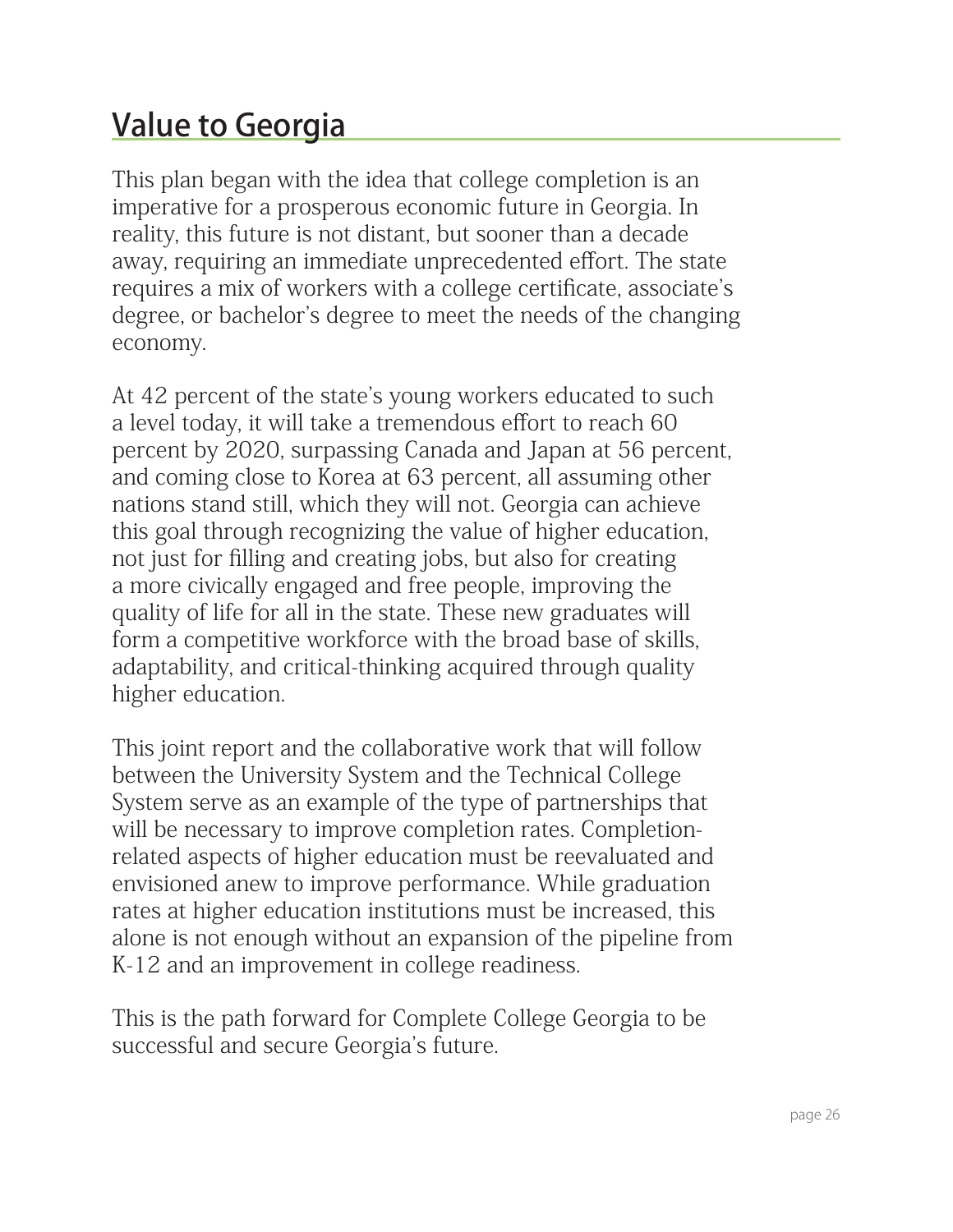# Appendix

## Articulation Agreement

#### **Associate Degrees, Diplomas, & Certificates**

Associate degrees, diplomas, and certificates authorized to be awarded by public institutions in Georgia are defined as follows:

1. Associate of applied science (AAS) degrees are primarily for students who intend to enter specific career fields immediately upon graduation. These degrees are generally awarded through successful completion of a planned program of study at TCSG institutions. In order to minimize duplication of program offerings across the TCSG and USG, the following procedures will be followed for all new associate of applied science degrees.

1.1. All new associate of applied science degrees proposed for implementation at USG institutions after January 1, 2012 will be submitted through the following process:

- The USG institution submits the degree proposal to the USG System Office. If the degree duplicates an existing AAS degree at a TCSG institution near the proposing USG institution, the proposed degree must have a letter of support signed by the respective TCSG college president.
- USG System Office staff will present the proposal to the TCSG System Office for review by System Office staff.
- If recommended by TCSG System Office staff, the proposal will be reviewed by the TCSG Board.
- The TCSG Board will return the proposal to USG with a recommendation for support or nonsupport.
- USG System Office staff will share the recommendation from the TCSG Board with the USG Board. The USG Board will take final action on the proposal.

2. Associate of arts (AA) and associate of science (AS) degrees are primarily for students who intend to transfer to another institution for completion of a four-year degree program. These degrees are generally awarded through successful completion of a planned program of study at USG institutions.

2.1. TCSG institutions will not offer associate of arts degrees.<br>2.2. All new associate of science degrees proposed for implen All new associate of science degrees proposed for implementation at TCSG colleges, regardless of delivery system, after January 1, 2012 will be submitted through the following process:

- The TCSG institution submits the degree proposal to the TCSG System Office. The proposed degree must have an articulation agreement signed by the respective TCSG and USG institutions' presidents.
- TCSG System Office staff will present the proposal to the USG System Office for review by System Office staff.
- If recommended by USG System Office staff, the proposal will be reviewed by the Board of Regents (BOR).
- The BOR will return the proposal to TCSG with a recommendation for support or non-support.
- TCSG System Office staff will share the recommendation from the BOR with the TCSG Board. The TCSG Board will take final action on the proposal.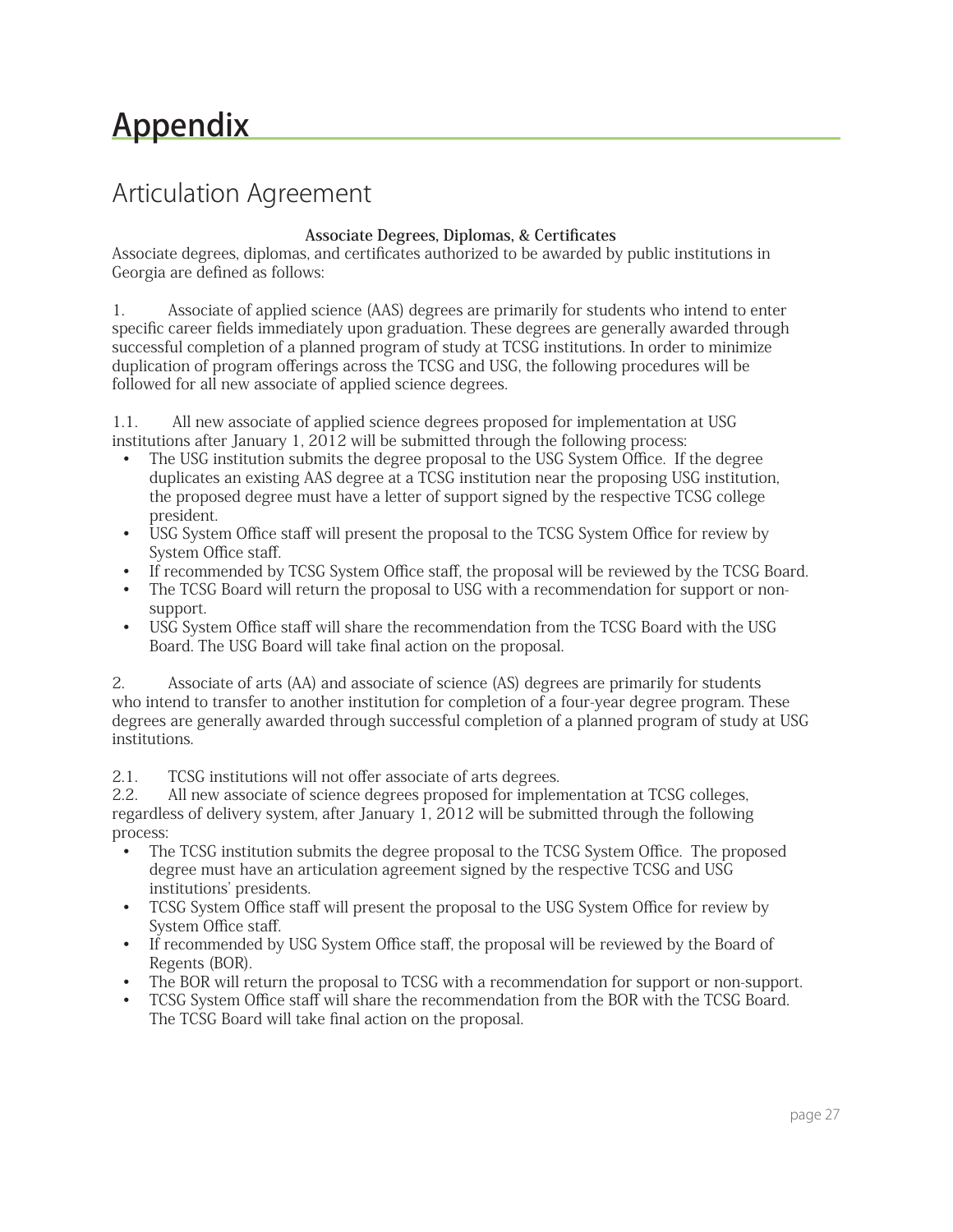3. Technical certificates and diplomas are generally awarded for the successful completion of a planned program of study through the colleges of TCSG. These programs are typically not designed for transfer.

4. Bachelor's degrees are offered only through USG institutions.

#### **General Education Course Transfer**

This policy assures students who transfer between TCSG and USG institutions that they will not be required to repeat the course work approved for transfer that was successfully completed at another institution.

USG institutions and TCSG institutions will accept the following general education courses for transfer between their respective institutions. Courses will only be accepted from institutions accredited by the Commission on Colleges of the Southern Association of Colleges and Schools. Both the USG and the TCSG are committed to and responsible for assuring that faculty teaching these courses meet the SACS comprehensive standard for faculty qualifications.

- 1. Introduction to Mathematical Modeling MATH 1101 (USG)/MAT 190 or MATH 1101(TCSG)
- 2. College Algebra MATH 1111 (USG)/MAT 191 or MATH 1111 (TCSG)
- 3. Pre-calculus MATH 1113 (USG)/MAT 194 or MATH 1113 (TCSG)
- 4. Composition I ENGL 1101 (USG)/ENG 191 or ENGL 1101 (TCSG)
- 5. Composition II ENGL 1102 (USG)/ENG 193 or ENGL 1102 (TCSG)
- 6. American Literature ENGL 2130 (USG)/ENGL 2130 (TCSG)
- 7. Introduction to Psychology PSYC 1101 (USG) / Introductory Psychology PSYC 1101 (TCSG)
- 8. Introduction to Economics ECON 1101 (USG) / Principles of Economics ECON 1101 (TCSG)
- 9. Introduction to Sociology SOCI 1101 (USG)/SOCI 1101 (TCSG)
- 10. Public Speaking COMM 1201 (USG)/SPCH 1101 (TCSG)

New TCSG general education courses proposed for transfer to USG institutions in Core Curriculum Areas A-E will follow the same review procedure required for new Core Curriculum courses proposed by USG institutions:

- The TCSG System Office staff will present the proposed course(s) to the USG System Office.
- The USG System Office will convene a meeting of the appropriate disciplinary Regents Academic Advisory Committee. Non-voting faculty designated from the TCSG will be invited to participate.
- Course(s) approved by a Regents Academic Advisory Committee for transfer in Areas A-E will be recommended to the USG General Education Council for review.
- Course(s) approved by the USG General Education Council will be reviewed by System Office staff who will submit the courses to the USG Board for final action.

Upon receipt of USG Board approval for the designated course(s), TCSG colleges will clearly publicize the designated approval categories to TCSG students.

#### **Postsecondary Oversight Council**

An oversight council comprised of appropriate System Office staff from the TCSG and USG will meet on a regular basis to assure compliance with this articulation agreement, address other articulation issues if they arise, and encourage the development of programs and policies to support Georgia's college completion goals.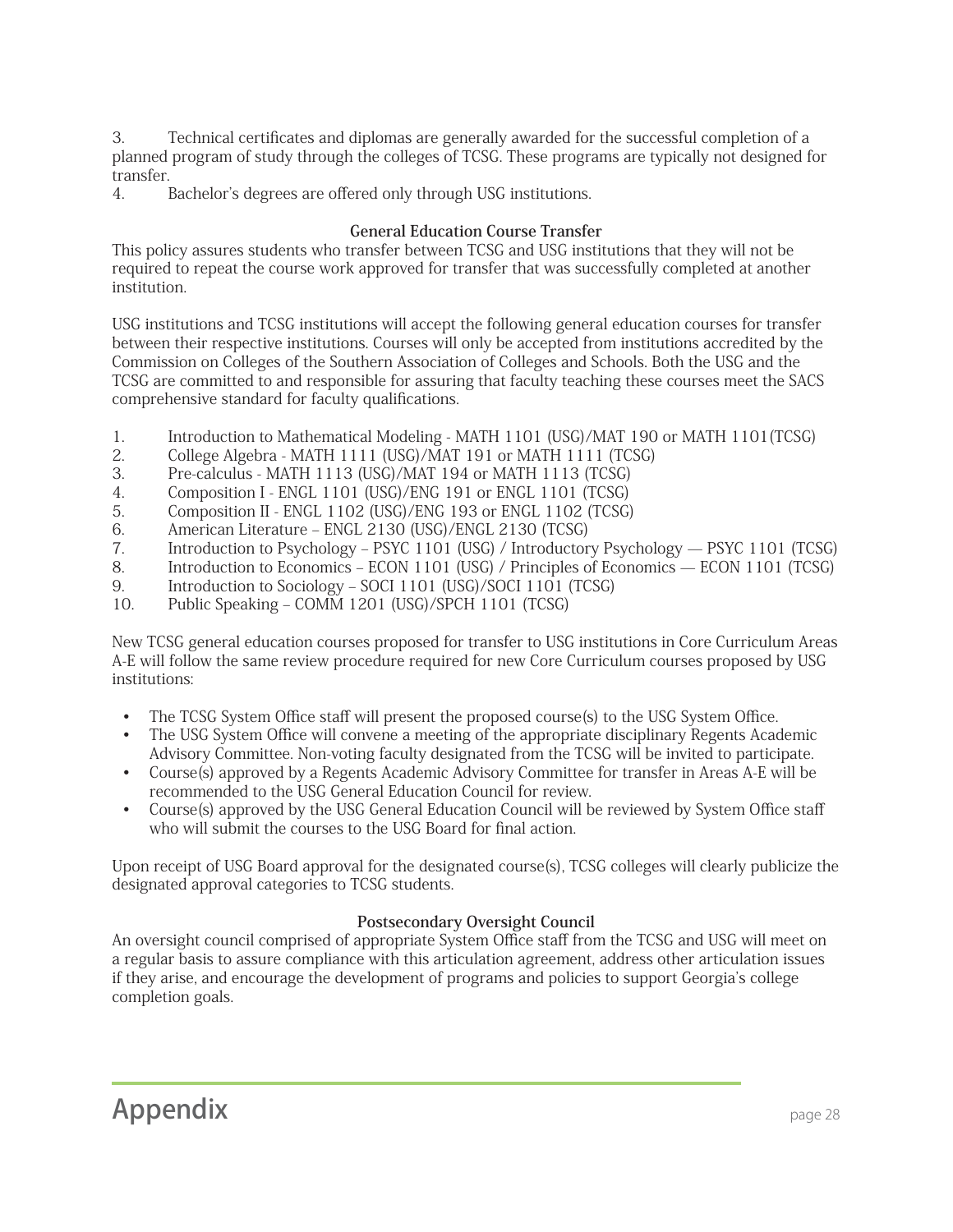### **Notes**

- 1) National Center for Higher Education Management Systems (NCHEMS). "Education Attainment by Degree-Level and Age-Group:" http://www.higheredinfo.org/.
- 2) Organization for Economic Co-operation and Development. Education at a Glance 2011: http://www.oecd.org/ document/2/0,3746,en\_2649\_39263238\_48634114\_1\_1\_1\_1,00.html.
- 3) See Note 1.
- 4) Bureau of Labor Statistics. "Sept. 2011 Unemployment Rate:" http://www.bls.gov/news.release/empsit.t04.htm.
- 5) Complete College America. "Time is the Enemy." September 2011: http://www.completecollege.org/docs/ Time\_Is\_the\_Enemy.pdf.
- 6) Based on data analysis of 2009 American Community Survey and Integrated Postsecondary Data System (IPEDS) certificate awards.
- 7) Complete College America. http://www.completecollege.org
- 8) Total graduates here includes USG, TCSG, and growth from private institutions.
- 9) National Center for Higher Education Management Systems (NCHEMS). "Student Pipeline": http://www. higheredinfo.org/dbrowser/index.php?measure=72.
- 10) See Note 5.
- 11) See Note 5.
- 12) Certificates under the definition employed by Complete College America also includes Georgia's one-year diplomas from the Technical College System.
- 13) National Center for Higher Education Management Systems (NCHEMS). "Public High School Graduation Rates": http://www.higheredinfo.org/dbrowser/index.php?measure=23.
- 14) College Board. "Trends in College Pricing 2011": http://trends.collegeboard.org/college\_pricing/.
- 15) Carnevale, A. P., Smith, N. and Strohl, J. "Help wanted: Projections of jobs and education requirements through 2018." Georgetown Center on Education and the Workforce. June 2010: http://www9.georgetown.edu/grad/ gppi/hpi/cew/pdfs/FullReport.pdf
- 16) Complete College America, "Restructure Delivery for Today's Students:" http://www.completecollege.org/ resources\_and\_reports/.

## Figures

- 1) Selected countries and the percentage of adults 25 to 34 years of age with tertiary education as of 2009. Source: See. Note 2.
- 2) Percent students who entered a public bachelor's degree program in Fall 2003 and graduated within six years by Spring 2009. Source: National Center for Higher Education Management Systems (NCHEMS). "Graduation Rates." http://www.higheredinfo.org/dbrowser/?level=nation&mode=map&state=0&submeasure=27.
- 3) Percent students who entered a public associate's degree program in Fall 2006 and graduated within three years by Spring 2009. USG and TCSG institutions are reported separately. Associate degree rates are lower due to the high rate of transfer to four-year programs. Source: See Fig. 2.
- 4) Selected populations of students within public institutions (USG and TCSG) in Georgia that graduate from a bachelor's degree program within six years of first enrollment. Pell grant recipient is often used as a proxy to identify low-income populations. Source: USG and TCSG reported data via Complete College America. See Note 5.
- 5) Associate's degree graduation rates for selected populations, see Fig 4.
- 6) Projected path based on historical changes in degree attainment compared with the needed growth rate to reach Complete College America's goal by 2020.
- 7) 9th graders entering public high school in 2004. Rate is a combination of the high school graduation rate and the college-going rate to determine chance that a 9th grader will attend college directly from high school. Source: See Note 9.
- 8) Average tuition and fees for 2011 to 2012 Academic Year as reported by survey. Source: See Note 14.
- 9) See Fig. 8.